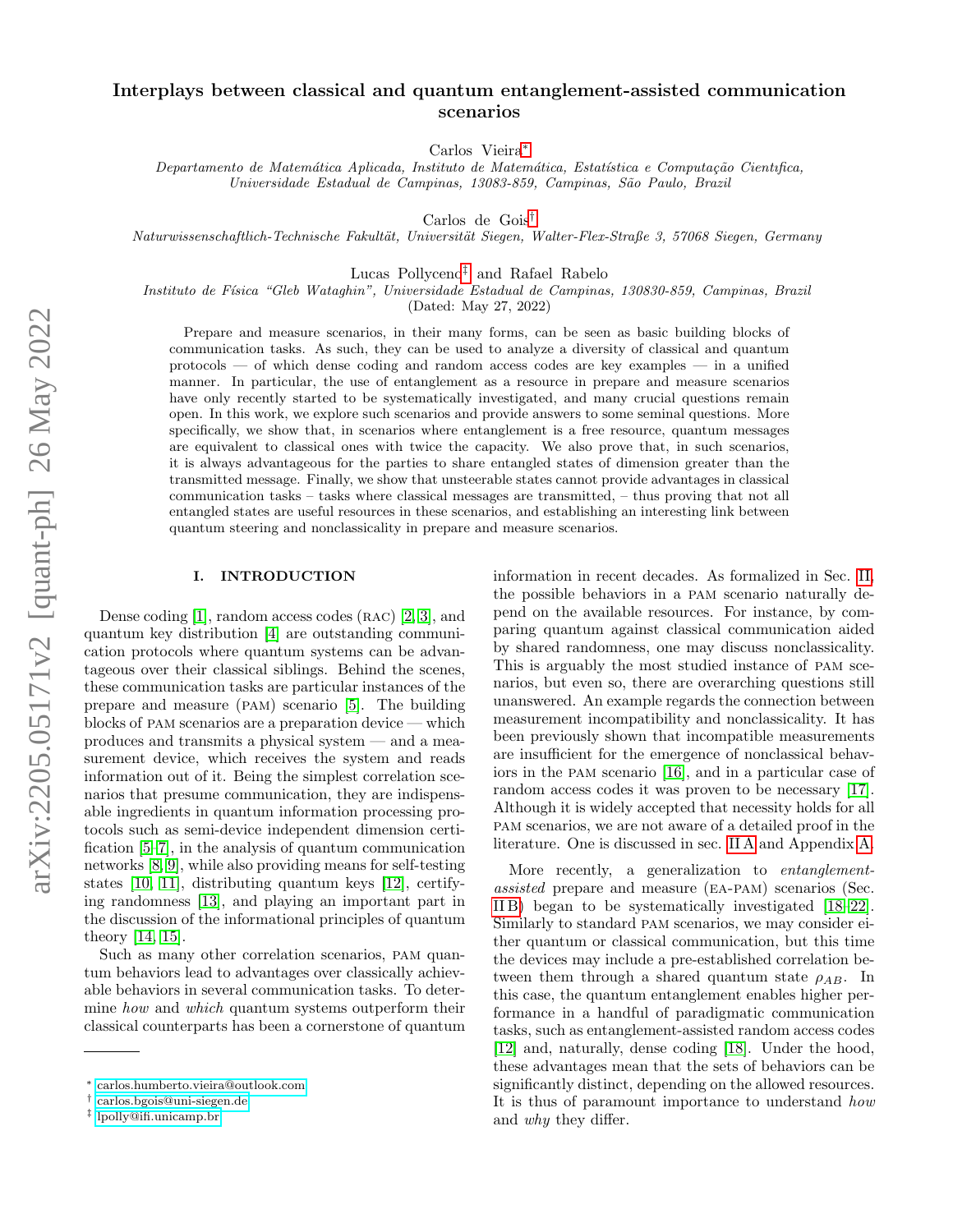Section [III](#page-3-0) is devoted to these questions. Our starting point is to compare the sets of entanglement-assisted behaviors with classical against quantum communication. In this regard, we derive a chain of inclusions between the sets of behaviors and show that, in the limit of arbitrarydimensional entanglement, the correlations implied by quantum and classical communication are identical (Sec. [III A\)](#page-3-1). Furthermore, employing an ambiguous guessing game, we show that for any dimension of the communicated message, an extra pair of entangled qubits leads to better performance (Sec. [III B\)](#page-4-0), and that unsteerable states do not provide an advantage in classical communication tasks (Sec. [III C\)](#page-5-0), therefore solving two of the open questions proposed in [\[20\]](#page-11-14).

#### <span id="page-1-0"></span>II. PRELIMINARIES

#### <span id="page-1-1"></span>A. Prepare and measure scenarios

Prepare and measure scenarios can be interpreted as the encoding, transmission and decoding of information in a semi-device independent way. Let us say Alice receives a message  $x \in [n_X] := \{0, \dots, n_X - 1\}$ , which she wants to communicate to Bob. She inputs her message to a preparation device that encodes it into a physical system, that is then transmitted to Bob's measurement device. This message, which may be either classical or quantum, is of dimension no greater than d. Bob then receives his own input  $y \in [n_Y]$  which, provided to his measurement apparatus, results in an output  $b \in [n_B]$ (Fig. [1\)](#page-1-2).

To specify a prepare and measure scenario, we thence must provide the message dimension  $d$  and a tuple of integer numbers  $(n_X, n_Y, n_B)$ . Since the only observable quantities are  $x, y$  and  $b$ , the result of this experiment is described by the family of conditional probability distributions  $\{p(b|x,y)\}_{b,x,y}$ , the *behavior* of the experiment, where  $p(b|x, y)$  is the probability of Bob observing b as output when Alice and Bob receive  $x, y$  as their inputs, respectively.



<span id="page-1-2"></span>FIG. 1. A preparation device, prompted by an input  $x$ , prepares and transmits either a classical or a quantum ddimensional system to a measurement device. The latter is queried with  $y$  and outputs  $b$ . The two devices may be correlated by a classical ( $\lambda$ ) or quantum ( $\rho_{AB}$ ) resource.

The central question in these scenarios is to compare

the behaviors achievable given different resources. When a set of behaviors is a strict superset of another, we can say that the resources associated with the larger set provide advantage over some communication tasks. Apart from comparing the case of classical against quantum communication, we can furthermore distinguish the settings where the devices are independent, share classical correlations, or quantum correlations (which will be discussed further on). For independent devices, we will denote by  $Q_d(n_X, n_Y, n_B)$   $(C_d(n_X, n_Y, n_B))$  the set of all behaviors  $\{p(b|x,y)\}_{b,x,y}$  obtained in a PAM scenario  $(n_X, n_Y, n_B)$  having a qudit (dit) as transmitted system. When classical correlations (also called "shared randomness") are present, we denote the analogous sets by  $\overline{Q}_d(n_X, n_Y, n_B)$  and  $\overline{C}_d(n_X, n_Y, n_B)$ . Equivalently,  $\overline{Q}_d(n_X, n_Y, n_B)$  and  $\overline{C}_d(n_X, n_Y, n_B)$  are convex hulls of  $Q_d(n_X, n_Y, n_B)$  and  $C_d(n_X, n_Y, n_B)$ , respectively [\[23,](#page-11-15) [24\]](#page-11-16). We will sometimes omit the labels  $(n_X, n_Y, n_B)$ , and denote the classical and quantum sets only by  $C_d$  and  $Q_d$ . In such cases, it should be clear that whenever we are comparing a set  $C_d$  with a set  $Q_{d'}$ , the comparison is done with respect to the same set of labels  $(n_X, n_Y, n_B)$ . More precisely:

Definition 1 (Quantum behaviors [\[5,](#page-11-0) [24\]](#page-11-16)). A behavior  ${p(b|x,y)}_{b,x,y}$  belongs to  $Q_d(n_X, n_Y, n_B)$  if there exists (i) a set of quantum states  $\{\rho_x\}_{x \in [n_X]} \subset \mathcal{L}(\mathbb{C}^d)$ ; and (ii) a set of quantum measurements  $\{M_y\}_{y\in[n_Y]}$ , where each  $\mathcal{M}_y = \{M_{b|y}\}_{b \in [n_B]}$  is a POVM, such that:

$$
p(b|x, y) = \text{Tr}(\rho_x M_{b|y}),
$$

for all  $x \in [n_X], y \in [n_Y]$  and  $b \in [n_B]$ .

Definition 2 (Classical behaviors [\[5,](#page-11-0) [24\]](#page-11-16)). A behavior  $\{p(b|x,y)\}_{b,x,y}$  belongs to  $C_d(n_X, n_Y, n_B)$  if, for each  $x \in [n_X]$ , there exists (i) an encoding probability distribution  $\{p(a|x)\}_{a\in[d]}$  for Alice, and (ii), for each  $y \in$  $[n_Y]$  and  $a \in [d]$ , a decoding probability distribution  ${p(b|y,a)}_{b\in[n_B]}$  for Bob, such that:

$$
p(a|x,y) = \sum_{a=0}^{d-1} p(a|x)p(b|y,a),
$$
 (1)

where the variable a denotes the classical message sent by Alice.

In the presence of shared randomness, the equations that define quantum and classical behaviors are given by:

$$
p(b|x,y) = \sum_{\lambda} \pi(\lambda) \operatorname{Tr} \left( \rho_x^{\lambda} M_{b|y}^{\lambda} \right), \tag{2}
$$

and,

<span id="page-1-3"></span>
$$
p(b|x,y) = \sum_{\lambda} \sum_{a=0}^{d-1} \pi(\lambda) p(a|x,\lambda) p(b|y,a,\lambda), \quad (3)
$$

respectively, where  $\pi(\lambda)$  is a probability distribution.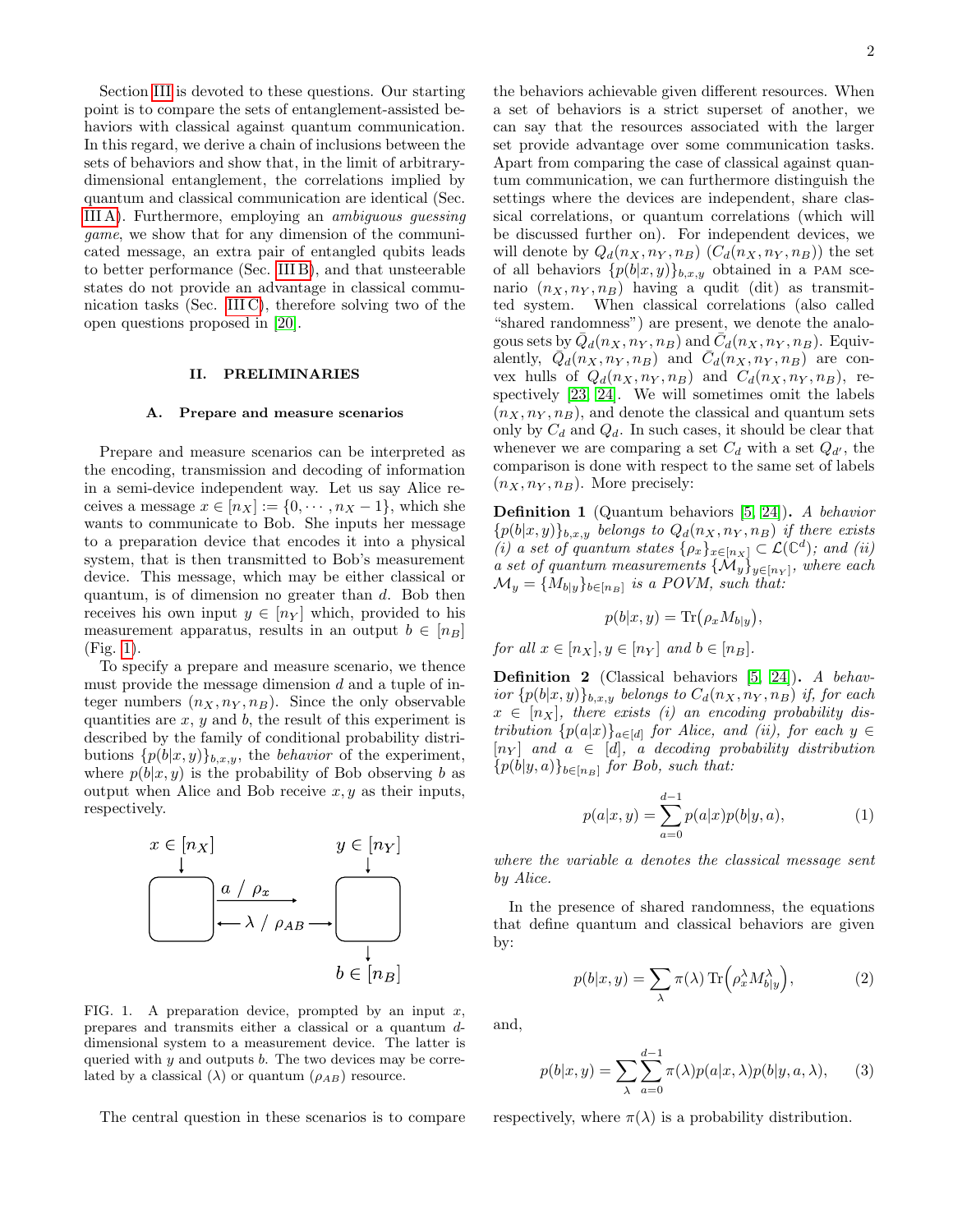<span id="page-2-1"></span>

FIG. 2. In entanglement-assisted prepare and measure scenarios, a shared quantum resource  $\rho_{AB}$  may be exploited to enhance the performance of quantum and classical communication tasks. When communication is quantum, a general behavior is described by a local, possibly dimension-reducing CPTP transformation  $(C_x)$  on one share of the resource, which is then transmitted and measured. For classical communication, all behaviors can be described as Alice performing a local measurement on her share of  $\rho_{AB}$ , the output of which is then sent to the measurement device which, informed by the classical dit and Bob's choice of y, measures his share of  $\rho_{AB}$ .

It follows from the definitions that, regardless of the choices of  $d, n_X, n_Y, n_B$ , we always have  $C_d(n_X, n_Y, n_B) \subseteq Q_d(n_X, n_Y, n_B)$ . Actually, for the classical case, we can consider that Alice and Bob hold, in fact, quantum states and measurements that are all diagonal with respect to the same basis [\[24,](#page-11-16) [25\]](#page-11-17). Furthermore, in contrast with Holevo's bound, which states an equivalence between classical and quantum communication at the channel capacity level [\[26\]](#page-11-18), there is no equivalence between classical and quantum messages at the correlations level. That is, in general,  $Q_d$  is not a subset of  $C_d$ . Indeed, one standard example is the scenario with  $d = 2, n_X = 4$  and  $n_Y = n_B = 2$ , where quantum over classical advantage is obtained by means of random access coding [\[3\]](#page-10-2).

Although, in general,  $Q_d(n_X, n_Y, n_B) \not\subset$  $C_d(n_X, n_Y, n_B)$ , there is a special class of PAM scenarios where the inclusion is valid. Such a class is composed of all PAM scenarios where  $n_Y = 1$ , that is, all communication channel scenarios. Frenkel and Weiner showed that, in this case, all behaviors obtained with a quantum message can be simulated by sending a classical message of the same dimension  $[27]$ , *i.e.*, that

<span id="page-2-3"></span>
$$
C_d(n_X, 1, n_B) = Q_d(n_X, 1, n_B),
$$
 (4)

for all choices of integers  $d, n_X$  and  $n_Y$ . This observation — which will be a central piece in much of our discussions, — can be seen as a generalization of Holevo's bound, where in addition to the channel capacity of a qudit being the same as that of a dit, the set of behaviors are also equivalent.

Whereas our main results will be focused on entanglement-assisted prepare and measure scenarios, we briefly return our attention to the general  $(n_X, n_Y, n_B)$ setting and state in passing that:

<span id="page-2-4"></span>Result 1. Measurement incompatibility is necessary for nonclassicality in prepare and measure scenarios.

This statement may seem natural and straightforward, however, to the best of our knowledge, no formal proof <span id="page-2-2"></span>of it has been published so far, except for special cases of pam scenarios, such as some random access codes tasks [\[17,](#page-11-11) [28\]](#page-11-20). Here, we take incompatibility as synonymous with non-joint measurability, and by "nonclassicality" we mean that quantum communication may provide advantage over the classical case. Thus, only when Bob's measurements are not jointly measurable, such advantage can be achieved. The proof is described in Appendix [A.](#page-6-0)

Naturally, we may wonder whether incompatibility is also sufficient for nonclassicality in the prepare and measure scenario. However, this was proven to be false [\[16\]](#page-11-10). On the other hand, for pam scenarios where Alice receives quantum inputs, it was shown that measurement incompatibility is necessary and sufficient for nonclassicality [\[29\]](#page-11-21).

## <span id="page-2-0"></span>B. Entanglement-assisted prepare and measure scenarios

A generalization of the previous scenario is found when Alice and Bob are allowed to share quantum correlations and employ them to increase performance in communication tasks. The use of entanglement as a resource in prepare and measure scenarios have only recently started to be systematically investigated, and many crucial questions remain open [\[18](#page-11-12)[–22\]](#page-11-13). In these entanglementassisted prepare and measure (ea-pam) scenarios, the shared state  $\rho_{AB}$  can be exploited to generate novel behaviors, which have been associated with quantum advantages in paradigmatic communication tasks, such as dense coding [\[1\]](#page-10-0) and random access codes [\[30,](#page-11-22) [31\]](#page-11-23).

When, in addition to a D-dimensional resource  $\rho_{AB}$ , communication is a qudit system, any strategy in ea-PAM can be described as follows. For each input  $x$ , Alice applies a CPTP map  $\mathcal{C}_x : \mathcal{L}(\mathbb{C}^D) \to \mathcal{L}(\mathbb{C}^d)$  to her share of the state  $\rho_{AB}$ . Alice then sends her transformed state to Bob, who performs one of the POVMs  $\mathcal{M}_y = \{M_{b|y}\}_{b \in n_B}$ on the state  $(\mathcal{C}_x \otimes \mathcal{I})(\rho_{AB})$  in his possession, where  $\mathcal I$  is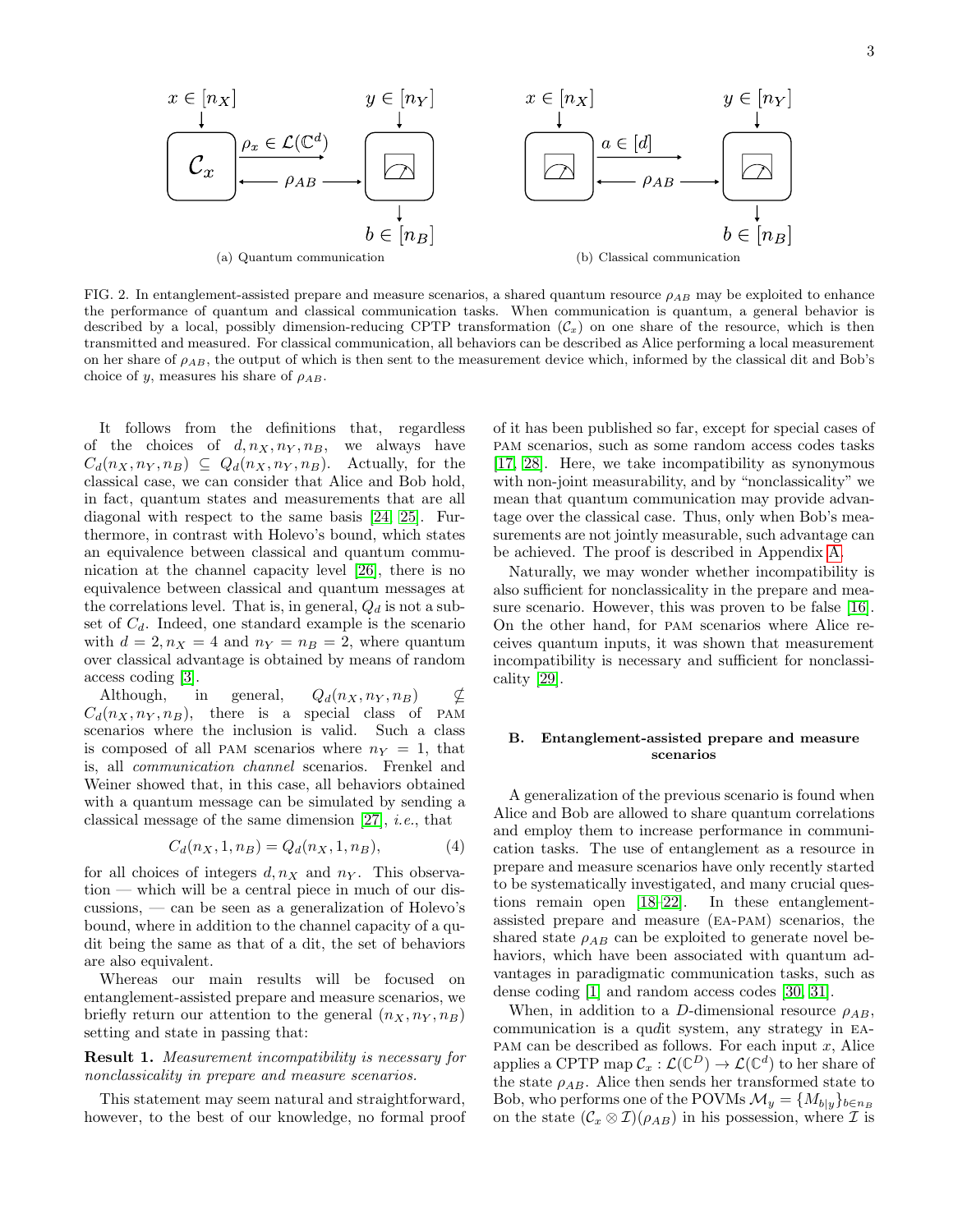the identity channel. Bob's output,  $b$ , is the result of his measurement. More precisely, we define the set of behaviors  $Q_d^D(n_X, n_Y, n_B)$  as [\[19,](#page-11-24) [20\]](#page-11-14) (see also Fig. [2\(a\)\)](#page-2-1):

<span id="page-3-5"></span>Definition 3 (Entanglement-assisted quantum behaviors). A behavior  $\{p(b|x,y)\}_{b,x,y}$  belongs to  $Q_d^D(n_X, n_Y, n_B)$  if there exists (i) a state  $\rho_{AB} \in \mathcal{L}(\mathbb{C}^D \otimes \mathbb{C}^D);$  (ii) a set of CPTP maps  $\{\mathcal{C}_x\}_{x\in[n_X]},$  with  $\mathcal{C}_x : \mathcal{L}(\mathbb{C}^D) \to \mathcal{L}(\mathbb{C}^d)$ ; and (iii) a set of quantum measurements  $\{\mathcal{M}_y\}_{y\in[n_Y]},$  where each  $\mathcal{M}_y = \{M_{b|y}\}_{b \in n_B}$  is a POVM, such that:

<span id="page-3-6"></span>
$$
p(b|x, y) = \text{Tr}\left[ (\mathcal{C}_x \otimes \mathcal{I})(\rho_{AB}) \cdot M_{b|y} \right] \tag{5}
$$

for all  $x \in [n_X], y \in [n_Y]$  and  $b \in [n_B]$ .

For more specific instances, we denote the following set of behaviors: the case when  $\rho_{AB}$  is a D-dimensional and maximally entangled state defines the sets  $Q_d^{D^*}$ ; when the shared resource  $\rho_{AB}$  is a specific state  $\rho$ , we denote  $Q_d^{\rho}$ ; and, finally, by  $Q_d^E$  we mean that  $\rho_{AB}$  has any finite dimension. Clearly, then,

$$
Q_d^{D^*} \subseteq Q_d^D \subseteq Q_d^E. \tag{6}
$$

As for the classical communication case, one can show the definition to be equivalent to a three-step procedure where (i) Alice initially performs an d-outcome measurement on her share of  $\rho_{AB}$ ; (ii) communicates the result of her measurement to Bob over a classical channel; and (iii), based on his input y and the message received, Bob performs a measurement on his part of  $\rho_{AB}$  [\[19,](#page-11-24) [20\]](#page-11-14). More precisely (Fig. [2\(b\)\)](#page-2-2):

<span id="page-3-3"></span>Definition 4 (Entanglement-assisted classical behaviors). A behavior  $\{p(b|x,y)\}_{b,x,y}$  belongs to  $C_d^D(n_X, n_Y, n_B)$  if there exists (i) a state  $\rho_{AB}$   $\in \mathcal{L}(\mathbb{C}^D \otimes \mathbb{C}^D);$  (ii), for each x in  $[n_X],$  a set of d-outcome POVMs  $\{M_{a|x}\}_{a=0}^{d-1}$  on  $\mathcal{L}(\mathbb{C}^D)$ ; and (iii),  $for\,\, each \,\, y \,\in\, [n_Y] \,\, and \,\, a \,\, \in\, [d], \,\, a \,\, set \,\, of \,\, n_B\text{-}outcome$  $POVMs \{N_{b|a,y}\}_{b \in [n_B]},$  such that:

$$
p(b|x,y) = \sum_{a=0}^{d-1} \text{Tr} \big[ \rho_{AB} (M_{a|x} \otimes N_{b|a,y}) \big],
$$

for all  $x \in [n_X], y \in [n_Y]$  and  $b \in [n_B]$ .

Correspondingly, we specify  $C_d^{D^*}$ ,  $C_d^{\rho}$  and  $C_d^E$  as before, wherefrom

$$
C_d^{D^*} \subseteq C_d^D \subseteq C_d^E. \tag{7}
$$

As mentioned, several important questions remain open in entanglement-assisted prepare and measure scenarios. Among them are (i) to determine what is the cost of classically simulating a quantum behavior; (ii) to know whether higher-dimensional entanglement is always associated with greater advantages; and (iii) to know if every type of entangled resource is useful. These are precisely the questions we answer in the following section.

#### <span id="page-3-0"></span>III. RESULTS

#### <span id="page-3-1"></span>A. Classical versus quantum communication in entanglement-assisted prepare and measure scenarios

A central objective in ea-pam scenarios is to understand the relationships between quantum and classical communication or, more precisely, between the sets  $C_d^D$ and  $Q_{d'}^{D'}$ . In particular, when the channel capacity of the two sets is the same, non-trivial relationships can be found. The cases involving bits and qubits are by far the most explored [\[19](#page-11-24)[–22\]](#page-11-13). In fact, in Ref. [\[22\]](#page-11-13), a diagram is given where various relationships between these sets are shown. However, few results with systems of arbitrary dimension are found in the literature. Our next result goes directly in that direction, showing a non-trivial family (in the sense that both sets have the same channel capacity) of inclusions between the entanglement-assisted classical set of correlations with 2 dits of communication, with the entanglement-assisted quantum set of correlations with a single qudit of communication.

<span id="page-3-2"></span>Result 2 (Behavior simulation cost). For any choice of  $D, d, n_X, n_Y, n_B$  we have

$$
C_{d^{2}}^{D}(n_{X}, n_{Y}, n_{B}) \subseteq Q_{d}^{D+d}(n_{X}, n_{Y}, n_{B}), \qquad (8)
$$

and

$$
Q_d^D(n_X, n_Y, n_B) \subseteq C_{d^2}^{D+d}(n_X, n_Y, n_B).
$$
 (9)

This result shows that in ea-pam scenarios, with an appropriate amount of additional entanglement, we can always send a single qubit to simulate the behaviors obtained by sending 2 classical dits, and vice versa. The proof of this result, shown in appendix [C,](#page-8-0) relies on the duality between quantum teleportation [\[32\]](#page-11-25) and densecoding protocols [\[1,](#page-10-0) [33\]](#page-11-26).

A direct application of Result [2](#page-3-2) leads us to:

<span id="page-3-4"></span>Corollary 1 (Equivalence of classical/quantum behaviors). For any choice of  $d, n_X, n_Y, n_B$  we have

$$
C_{d^2}^E(n_X, n_Y, n_B) = Q_d^E(n_X, n_Y, n_B). \tag{10}
$$

Thus, if entanglement is a free resource between the parties, in the paradigm of pam scenarios, the communication of one quantum dit is equivalent to the communication of two classical dits. This may seem like a trivial consequence of dense-coding [\[1\]](#page-10-0), however, it is worth emphasizing that the result presented here concerns the whole sets of correlations, and not only the amount of information transmitted. From the perspective of Eq. [\(4\)](#page-2-3), it is also remarkable that, here, equality holds for any  $(n_X, n_Y, n_B)$  setting, while in the mentioned reference, despite Holevo's bound, sets of behaviors were equal only for specific cases. Perhaps even more surprisingly, as shown in [\[19\]](#page-11-24) and generalized in the next section, dense coding is not optimal for certain tasks in ea-pam scenarios.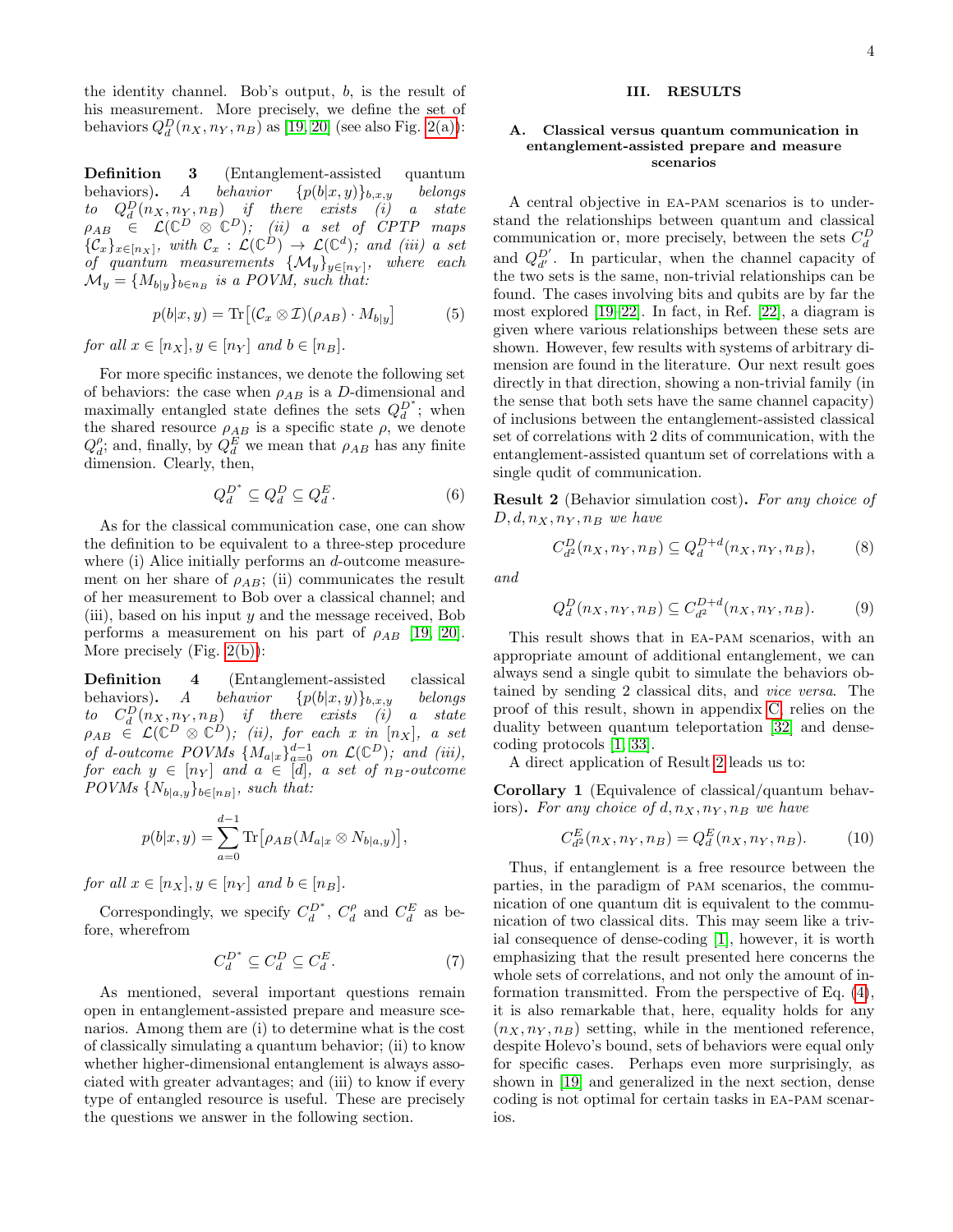## <span id="page-4-0"></span>B. Advantage in higher-dimensional entanglement assistance for every dimension

In a seminal paper, Bennet *et al.* [\[1\]](#page-10-0) showed that if Alice and Bob share a maximally entangled pair of qubits, the communication of a single qubit from Alice to Bob can transmit two bits of information. In the same work, the generalization to dits and qudits assisted by a maximally entangled state of local dimension d was also shown. Such protocol was called dense coding. Dense coding may seem to contradict Holevo's bound [\[26\]](#page-11-18), since by sending a single qubit one can transmit two bits of information. But, on a closer inspection, it only reveals that Holevo's bound does not apply to situations where the parties share quantum correlations.

An immediate question is whether, if Alice and Bob have an arbitrary amount of entanglement between them, it is possible for Alice to send more information than two dits. Unfortunately, as shown in [\[34\]](#page-11-27), this is not the case. In this context, for the task of guessing Alice's input, the dense coding protocol is optimal and the capacity of a quantum channel can be at most doubled under the presence of entanglement. Despite the fact that dense coding is optimal at the quantum channel capacity level, it is not necessarily the optimal strategy at the correlation level. As it has recently been shown,  $Q_2^2$  is a strict subset of  $Q_4^2$ [\[19\]](#page-11-24). In other words, for scenarios where communication is limited, a maximally entangled state with the same local dimension as the communicated quantum system  $(Q_2^2)$  does not provide the whole set of behaviors  $Q_2^E$ . Therefore, even though high-dimensional entanglement does not increase a qudit's information capacity, it can be a useful resource in other communication tasks, where by "high dimensional entanglement" we mean states whose local dimension is higher than that of the communicated quantum system.

In this section, we will extend the  $Q_2^2 \subsetneq Q_2^4$  result, shown in Ref. [\[19\]](#page-11-24), to arbitrary dimensions; this is one of the open problems listed in Ref. [\[20\]](#page-11-14). More precisely, we are going to show that higher-dimensional entanglement is useful, irrespective of the dimension of the message. Before getting to that, let us show that an entangled pair of qubits is useful for classical communication, regardless of the size of the message. To do so, we start by considering the following inequality from the  $C_2(3, 1, 4)$ scenario:

<span id="page-4-1"></span>
$$
\mathcal{F}_2[\mathbf{p}(b|x)] = 2\sum_{i=0}^2 p(i|i) + \sum_{i=0}^2 p(3|i) \le 4.
$$
 (11)

We can interpret this linear function  $\mathcal{F}_2$  as a game where Alice is given an input  $x$  out of three possible inputs,  $x \in [3]$ . Alice sends a bit to Bob, and Bob must provide an answer  $b \in [4]$ . If Bob's answer is the same as Alice's input, *i.e.*,  $b = x$ , then they get two points in the game. However, Bob also has an extra alternative answer, the output  $b = 3$ , which gives them one point regardless of what Alice's input was. We note that the game is not

trivial, since Alice is limited to sending only one bit to Bob, thus Bob cannot know what Alice's input was in every round. We can view the distribution  $p(b|x)$  as the probability that Bob gives  $b$  as an answer, when Alice receives  $x$  as input. Therefore, the linear function  $(11)$ can be viewed as the average number of points that Alice and Bob receive when they play the game following the strategy  $p(b|x)$  (in Ref. [\[35\]](#page-11-28), similar *ambiguous guessing* games were introduced).

Inequality [\(11\)](#page-4-1) is a facet of the polytope  $\overline{C}_2(3,1,4)$ , which means that no classical behavior  $(\bar{C}_2(3,1,4))$ violates it [\[36\]](#page-11-29). Nevertheless, the introduction of entanglement-assistance enables one to violate such inequality. In fact, by employing the see-saw algorithm developed in [\[19\]](#page-11-24), one can find a realization of a behavior  $\mathbf{p}'(b|x) \in C_2^2(3,1,4)$  such that

$$
\mathcal{F}_2[\mathbf{p}'(b|x)] = 4.155. \tag{12}
$$

The code used to find such violation can be found in [\[36\]](#page-11-29). To extend this result, let us now scale this inequality to scenarios  $C_d(d+1, 1, d+2)$  by defining the linear functional

$$
\mathcal{F}_d[\mathbf{p}(b|x)] = 2\sum_{i=0}^d p(i|i) + \sum_{i=0}^d p(d+1|i). \tag{13}
$$

Similarly to what has been done for the functional  $\mathcal{F}_2$ , we can interpret the functional  $\mathcal{F}_d$  as the average score Alice and Bob achieve in a game. In Appendix [D,](#page-9-0) we explicitly describe a  $C_d$  strategy that can reach  $\mathcal{F}_d = 2d$ . In fact, as also shown therein, 2d is the maximum value of  $\mathcal{F}_d$  for all behaviors in  $\bar{C}_d$ . On top of that, we also show that it is always possible to obtain a value for  $\mathcal{F}_d$  greater than 2d when considering the entanglement-assisted behaviors in  $C_d^2$ . This implies that there is always a  $C_d^2$  behavior which is not in  $C_d$ , *i.e.*, that

# <span id="page-4-3"></span>**Result 3.** For every integer  $d \geq 2$ ,  $C_d \subsetneq C_d^2$ .

A simple concatenation of previous results proves the main claim of this section, i.e., that higher-dimensional entanglement is a useful resource regardless of the communication dimension.

**Result 4.** For every  $d \geq 2$ ,  $Q_d^d \subsetneq Q_d^{d+2}$ .

*Proof.* We first notice that  $C_{d^2} \subseteq Q_d^d$  (this inclusion follows directly from the dense-coding protocol). On the other hand, it is also straightforward that  $Q_d^d \subseteq Q_{d^2}$ . So,  $C_{d^2} \subseteq Q_d^d \subseteq Q_{d^2}$ . Focusing on scenarios with  $n_Y = 1$ , where, by [\(4\)](#page-2-3),  $C_{d^2} = Q_{d^2}$ , we get

<span id="page-4-2"></span>
$$
Q_d^d = C_{d^2}.\tag{14}
$$

Then, combining Eq. [\(14\)](#page-4-2) with Result [3](#page-4-3) and Result [2,](#page-3-2)

$$
Q_d^d = C_{d^2} \subsetneq C_{d^2}^2 \subseteq Q_d^{d+2}.
$$

 $\Box$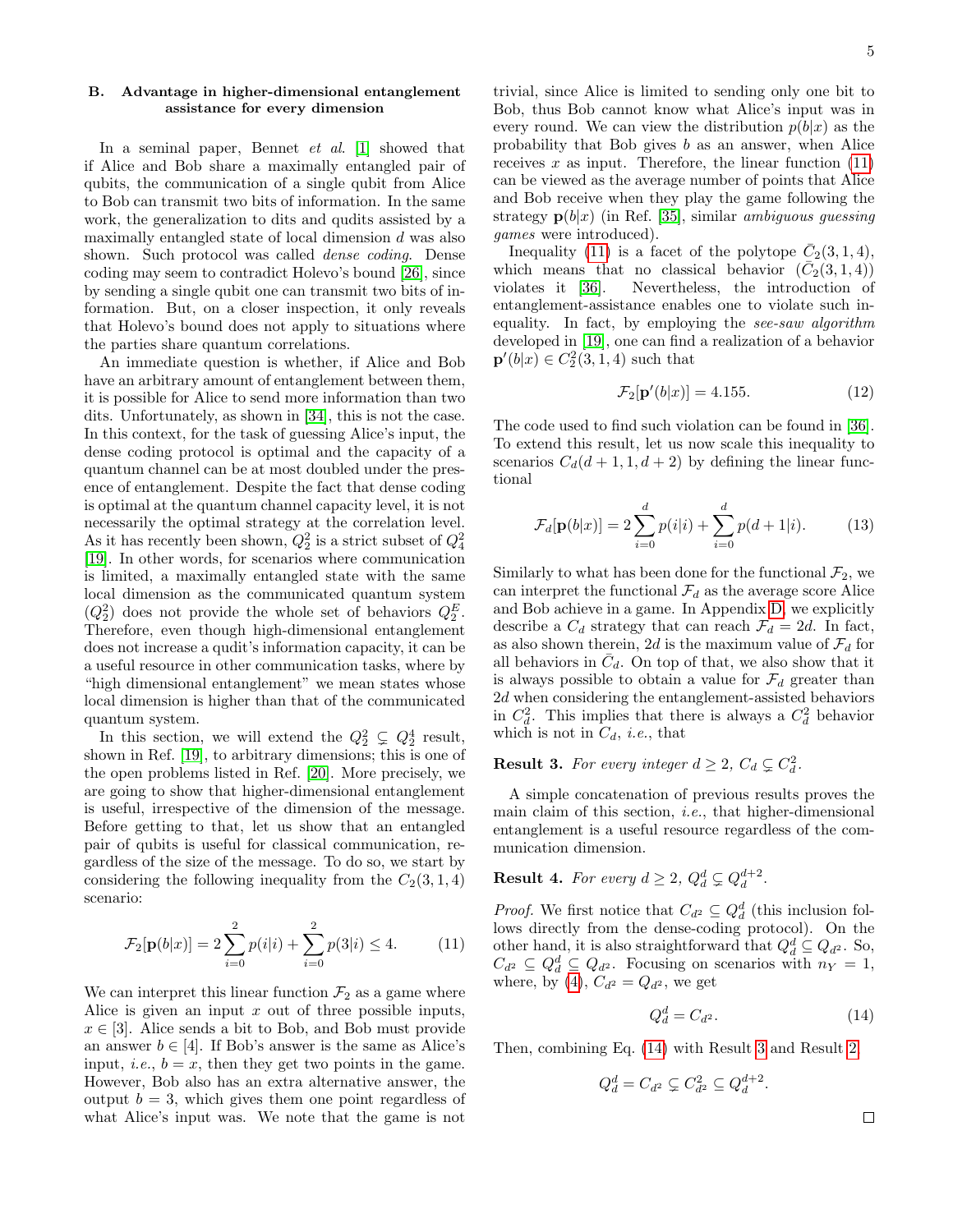## <span id="page-5-0"></span>C. Unsteerable states are not useful resources in classical communication tasks

A related, also pivotal question in ea-pam scenarios is to find which types of shared correlations are useful resources. This question was raised, for instance, in [\[20\]](#page-11-14), in which the authors ask whether for any entangled state  $\rho$  there exists a d such that  $\bar{C}_d^{\rho} \not\subseteq \bar{C}_d$ . Naturally, the analogue for quantum communication scenarios, i.e., whether  $\overline{\tilde{Q}}_d^{\rho} \nsubseteq \overline{Q}_d$ , is also of interest.

When  $\rho$  is a pure state, both results are true. Indeed, in [\[37](#page-11-30)[–40\]](#page-11-31). Indeed, in [\[40\]](#page-11-31), the authors present a game (4-cup & 2-ball game) in the scenario  $C_2(6,1,4)$  where the advantage brought by an entanglement-assistance  $\rho$ grows at least linearly w.r.t.  $\rho$ 's violation of a CHSH inequality [\[41\]](#page-11-32). As every entangled pure state violates some chsh [\[42,](#page-11-33) [43\]](#page-11-34), it becomes true that every entangled pure state provides an advantage in this game. Similarly, for quantum communication it has been shown that the optimal probability of success of Bob guessing two of Alice's bits, with Alice sending a single qubit but assisted by an entangled state, increases with the Schmidt number of the shared state between them [\[18\]](#page-11-12).

This is no longer the case when we consider mixed states in classical communication ea-pam scenarios. To prove so, we will show that all unsteerable states lead to classical behaviors, therefrom uncovering a tight connection between steering and prepare and measure scenarios.

Let us start introducing the ideas behind quantum steering [\[44](#page-12-0)[–46\]](#page-12-1). An assemblage  $\{ \varrho_{a|x} \}$  is a collection of ensembles for a same state  $\rho_B$ , *i.e.*,  $\sum_a \varrho_{a|x} = \rho_B$ ,  $\forall x$ . For a fixed bipartite state  $\rho_{AB}$ , every collection of measurements  $\{M_{a|x}\}\$  performed by Alice leads to an assemblage on Bob's side described by the elements

<span id="page-5-1"></span>
$$
\varrho_{a|x} = \text{Tr}_A[\rho_{AB}(M_{a|x} \otimes \mathbb{1})]. \tag{15}
$$

An assemblage  $\{ \varrho_{a|x} \}$  is unsteerable if it admits a local hidden state model [\[45\]](#page-12-2), that is, if each element can be written as

<span id="page-5-2"></span>
$$
\varrho_{a|x} = \sum_{\lambda} p(\lambda) p(a|x, \lambda) \sigma_{\lambda}, \tag{16}
$$

with  $\sigma_{\lambda} \in \mathcal{L}(\mathcal{H}_{B})$  and  $\{p(\lambda)\}, \{p(a|x,\lambda)\}_{x,\lambda}$  being probability distributions. Assemblages that are not unsteerable are said to be steerable.

More fundamentally, a *state*  $\rho_{AB}$  is unsteerable if for every possible choice of measurements  $\{M_{a|x}\}\$ , the assemblage given by eq. [\(15\)](#page-5-1) is unsteerable. Otherwise,  $\rho_{AB}$  is said to be steerable. Interestingly, there are entangled states, such as some Werner and isotropic states, which are not steerable for any set of POVMs [\[47,](#page-12-3) [48\]](#page-12-4).

So let us suppose that  $\rho_{AB}$  is an unsteerable state. As stated in Definition [4,](#page-3-3) a behavior belongs to  $C_d^{\rho}$  if

$$
p(b|x,y) = \sum_{a=0}^{d-1} \text{Tr} \left[ \rho_{AB} (M_{a|x} \otimes N_{b|a,y}) \right]. \tag{17}
$$

From a well-known property of the trace,  $\text{Tr}_{A}[X_{AB}(\mathbb{1}_{A} \otimes$  $[Y_B] = \text{Tr}_A(X_{AB})Y_B$ , we get that

$$
p(b|x,y) = \sum_{a=0}^{d-1} \text{Tr} \left\{ \text{Tr}_A[\rho_{AB}(M_{a|x} \otimes \mathbb{1}_B)] N_{b|a,y} \right\}
$$

$$
= \sum_{a=0}^{d-1} \text{Tr} \left( \varrho_{a|x} N_{b|a,y} \right). \tag{18}
$$

With any unsteerable  $\rho_{AB}$  (Eq. [\(16\)](#page-5-2)),

$$
p(b|x,y) = \sum_{a=0}^{d-1} \sum_{\lambda} p(\lambda) p(a|x,\lambda) \operatorname{Tr} (\sigma_{\lambda} N_{b|a,y})
$$
  
= 
$$
\sum_{a=0}^{d-1} \sum_{\lambda} p(\lambda) p(a|x,\lambda) p(b|a,y,\lambda), \qquad (19)
$$

which is exactly the definition of a behavior belonging to  $\overline{C}_d$  (see eq. [\(3\)](#page-1-3)). Thus, any unsteerable resource  $\rho$  leads to  $\hat{C}_d^{\rho}(n_X, n_Y, n_B) = \hat{C}_d(n_X, n_Y, n_B)$ , for all choices of  $d, n_X, n_Y$  and  $n_B$ . As not all entangled states are steerable [\[48\]](#page-12-4), we conclude that

<span id="page-5-3"></span>Result 5. Some entangled states are not advantageous in classical communication scenarios.

Interestingly, while steering is necessary for classical communication advantages, it is not when communication is quantum (Result 3 from [\[18\]](#page-11-12)).

Having connected steering with prepare and measure scenarios, some further results from the former readily translate to the latter. For instance, it is well known that, for an assemblage to be steerable, Alice must have used incompatible (in the sense of non-jointly measurable) measurements [\[49,](#page-12-5) [50\]](#page-12-6). In light of Definition [4,](#page-3-3) it immediately follows that

<span id="page-5-4"></span>Corollary 2. To have advantages in entanglementassisted classical communication tasks, Alice's measurements have to be incompatible.

Naturally, these observations can be applied as semidevice independent witnesses for steering and measurement incompatibility.

It is important to call attention to the results of Ref. [\[51\]](#page-12-7). In there, it is shown that unsteerable states can be useful for EA-RAC in the situation where the amount of randomness shared between the parties is bounded. Note that this does not contradict Result [5,](#page-5-3) as we are not bounding the amount of shared randomness here.

#### IV. DISCUSSION

In this manuscript, we presented our results on quantum and classical communication tasks under the prepare and measure (pam) scenario paradigm. First, we formally showed that measurement incompatibility is necessary for quantum communication to outperform classical communication. It is widely accepted that this result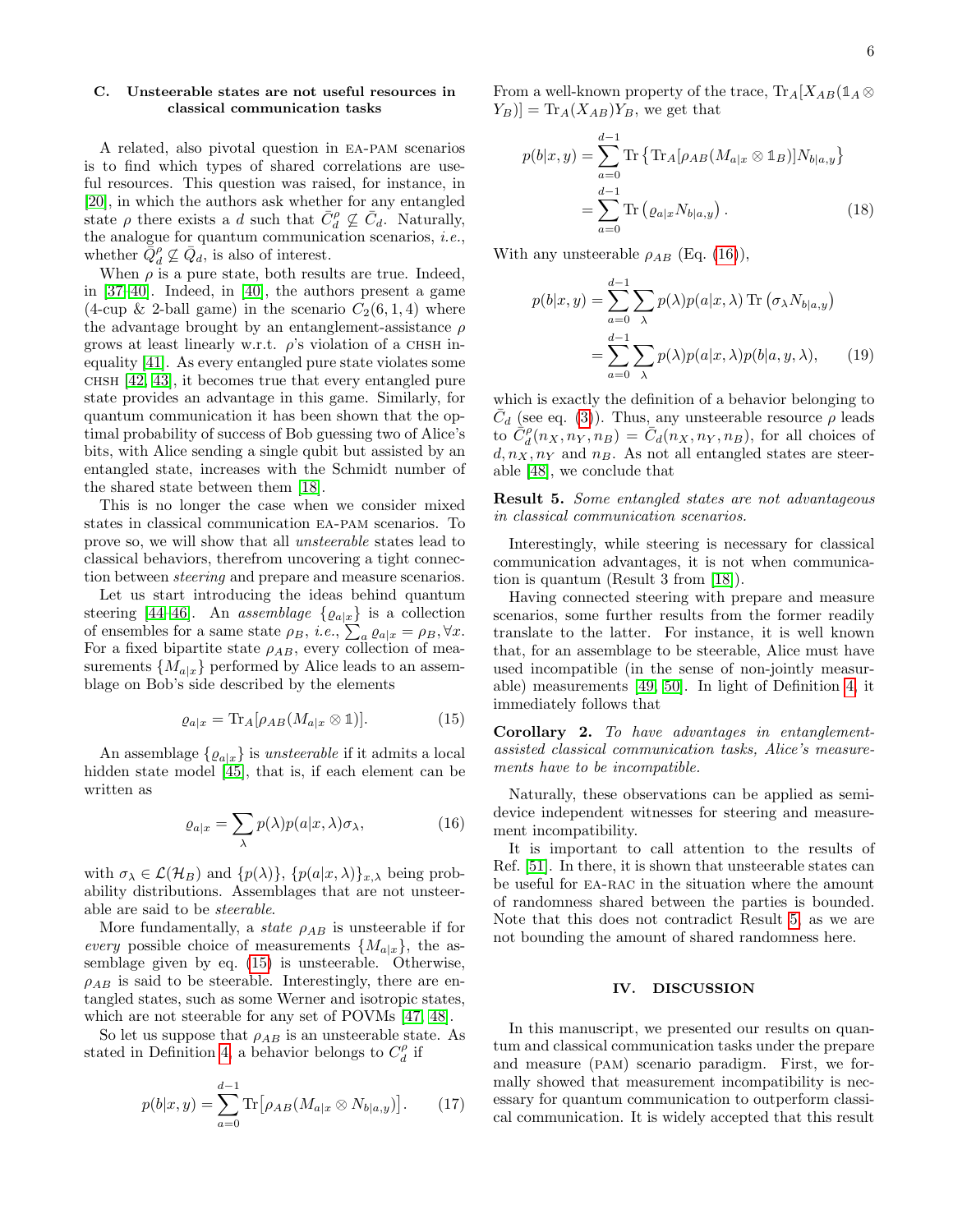is a direct corollary of a result from [\[27\]](#page-11-19), however, as far as we are aware, no formal proof of it has been presented so far. Thenceforth, we focused on pam scenarios assisted by entangled quantum states  $-$  a setting that has only recently begun to be systematically investigated [\[19,](#page-11-24) [20\]](#page-11-14). In this regard, we derived a chain of inclusions between classical and quantum sets of behaviors by increasing only the dimension of the assisted entanglement. In turn, this result led to the observation that, in the limit of arbitrary entanglement, the sets of quantum and classical communication behaviors are identical. We furthermore showed that there are classical communication protocols in which certain entangled pairs of qubits always lead to better performance, no matter what is the communication dimension.

Subsequently, by employing our chain of inclusions between classical and quantum sets of behaviors, we proved that increasing the entanglement dimension always leads to better performance, no matter the communication dimension. This solves an open problem stated in Ref. [\[20\]](#page-11-14). Lastly, we discussed which properties entangled states must have to provide advantages in classical communication scenarios, showing that unsteerable states are useless in such tasks. Connecting this with previous results in quantum steering [\[48\]](#page-12-4), we concluded that not all entangled states are useful resources in classical communication, this being another of the open problems listed in Ref. [\[20\]](#page-11-14).

Several connections between ours and previous results can be highlighted. Firstly, Pauwels et al. [\[20\]](#page-11-14) questioned whether there is an integer D such that  $C_d^D = C_d^{D+k}$  for all  $k$ , and analogously for quantum communication, *i.e.*,  $Q_d^D = Q_d^{D+k}$  for all k. From Result [2,](#page-3-2) we see that these two questions are equivalent. Indeed, answering one, our result will guarantee the same answer to the other. This can be of great help, as the case with classical communication can be more easily linked to Bell scenarios, in which we know that an arbitrary amount of entanglement is useful [\[52](#page-12-8)[–54\]](#page-12-9).

Secondly, in Ref. [\[19\]](#page-11-24), two algorithms are developed: one to bound the correlations in  $C_d^E$ , and another for the ones in  $Q_d^E$ . However, from Corollary [1,](#page-3-4)  $C_{d^2}^E = Q_d^E$ , therefore we conclude that both algorithms solve the same problem.

Thirdly, Frenkel and Weiner [\[21\]](#page-11-35) showed that, for communication channel scenarios (i.e., pam scenarios with  $n_Y = 1$ ,  $C_2^{D^*} \subseteq C_4$  for every D. They also conjecture that  $C_d^E \subseteq C_{d^2}$  for every d. If the conjecture ends up being true, we can readily apply Corollary [1,](#page-3-4) along with [\(4\)](#page-2-3), to conclude that  $Q_d^E \subseteq Q_{d^4}$  for every d. This can also be seen as an alternative way to prove this conjecture.

Lastly, to prove that measurement incompatibility is necessary for nonclassicality in pam scenarios, we show that this question is equivalent to the main result of Ref. [\[27\]](#page-11-19), stated in Eq. [\(4\)](#page-2-3) (see Appendix [A\)](#page-6-0). However, the proof of [\(4\)](#page-2-3), given in Ref. [\[27\]](#page-11-19), is based on non-standard tools to the quantum information community. Therefore, if someone obtains a simpler alternative

proof for Result [1,](#page-2-4) then, based on Theorem [1,](#page-6-1) an alternative proof for [\(4\)](#page-2-3) will also be achieved.

Further questions naturally arise from our results. For one, it would be interesting to find a characterization for the set of entangled states that are useful in ea-pam scenarios with classical communication. As discussed, this is a subset of the steerable states. The question remains whether it is a strict subset or not, and if so, what is the relationship between this set and the set of nonlocal states? It would also be interesting to find closer connections between measurement incompatibility and prepare and measure scenarios. By Corollary [2,](#page-5-4) in order to have nonclassicality in ea-pam scenarios with classical communication, Alice's measurements must be incompatible. But what can be said regarding Bob's measurements? Do they also need to be incompatible? We conjecture that the answer to this question is affirmative. As proved in Ref. [\[22\]](#page-11-13), when Bob's measurements commute, all correlations from pam scenarios are restricted to non-adaptative scenarios behaviors. Thus, classicality when Bob's measurements commute may be seen as a consequence of their result.

### ACKNOWLEDGMENTS

Many thanks to Marcelo Terra Cunha, Armin Tavakoli and Jef Pauwels for all the discussions and suggestions. C.G. acknowledges support from FAEPEX/UNICAMP (Grant No. 3044/19), the Deutsche Forschungsgemeinschaft (DFG, German Research Foundation, project numbers 447948357 and 440958198), the Sino-German Center for Research Promotion (Project M-0294), and the House of Young Talents of the University of Siegen. This work was also supported by the Brazilian National Council for Scientific and Technological Development (CNPq), the National Institute for Science and Technology on Quantum Information (INCT-IQ) (Grant No. 465469/2014-0), and the São Paulo Research Foundation FAPESP (Grant No. 2018/07258-7).

#### <span id="page-6-0"></span>Appendix A: Proof of Result [1](#page-2-4)

Here, we prove that measurement incompatibility is necessary for non-classicality in pam scenarios. To achieve such claim, we first state the following theorem:

<span id="page-6-1"></span>**Theorem 1.** Measurement incompatibility is a necessary condition for nonclassicality in pam scenarios if, and only if,  $C_d(n_X, 1, n_B) = Q_d(n_X, 1, n_B)$  for any choice of integers  $n_X, n_B$  and d.

Proof. Let us start with the "if" condition. Let  $p(b|x,y) \in Q_d(n_X, n_Y, n_B)$  be given by  $p(b|x,y) =$  $\text{Tr}(\rho_x M_{b|y})$ , where the collection of Bob's POVMs we suppose to be jointly measurable. Given that, there exists a mother POVM  $\mathcal{N} = \{N_{z_1,...,z_{n_Y}} \mid z_1,...,z_{n_Y} \in$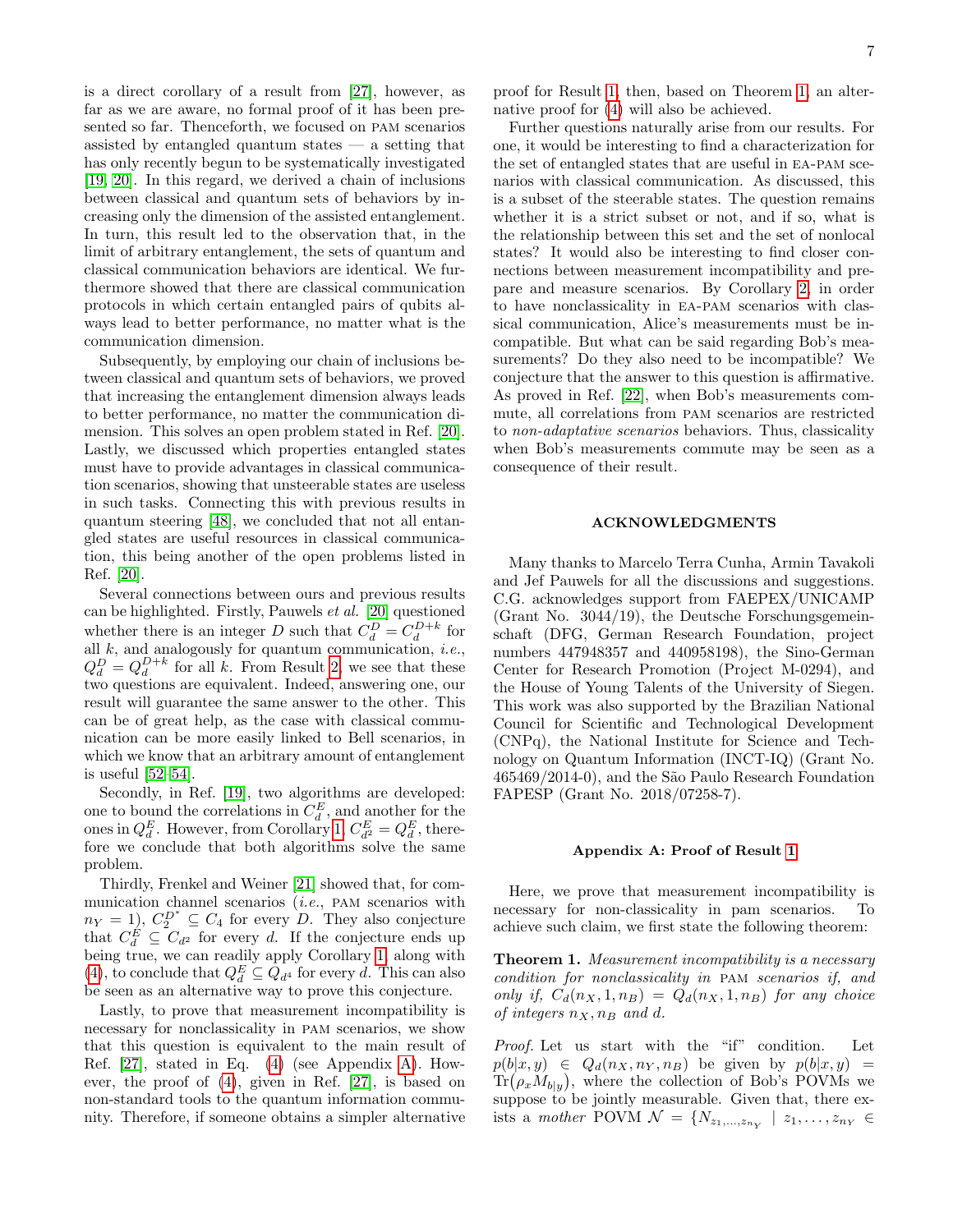$[n_B]$  such that

$$
M_{b|y} = \sum_{\substack{z_1, ..., z_{n_Y} \\ z_y = b}} N_{z_1, ..., z_{n_Y}}, \quad \forall \ b, y. \tag{A1}
$$

Therefore, the observed statistics are given by

<span id="page-7-2"></span>
$$
p(b|x, y) = \text{Tr}(\rho_x M_{b|y}) = \sum_{\substack{z_1, ..., z_{n_Y} \\ z_y = b}} \text{Tr}(\rho_x N_{z_1, ..., z_{n_Y}})
$$
\n(A2)

However, as already mentioned, in a scenario where Bob has a single measurement, there is always a classical model that simulates the statistics attainable with quan-

tum resources. That is, by eq. 
$$
(3)
$$
,

<span id="page-7-0"></span>
$$
\operatorname{Tr}(\rho_x N_{z_1,\dots,z_{n_Y}}) = p((z_1,\dots,z_{n_Y})|x)
$$
  
= 
$$
\sum_{a=0}^{d-1} \sum_{\lambda} \pi(\lambda) p_A(a|x,\lambda) p_B((z_1,\dots,z_{n_Y})|a,\lambda), \quad \text{(A3)}
$$

 $\forall x, z_1, \ldots, z_{n_Y}$ . Now define

<span id="page-7-1"></span>
$$
p_B(b|a, y, \lambda) = \sum_{\substack{z_1, \dots, z_{n_Y} \\ z_y = b}} p_B((z_1, \dots, z_{n_Y})|a, \lambda), \quad (A4)
$$

for all  $b, a, y, \lambda$ . It is easy to see that  $p_B(\cdot|a, y, \lambda)$  are probability distributions. Substituting [\(A3\)](#page-7-0) and [\(A4\)](#page-7-1) in [\(A2\)](#page-7-2), we have:

$$
p(b|x,y) = \sum_{\substack{z_1,\ldots,z_{n_Y}\\z_y=b}} \text{Tr}(\rho_x N_{z_1,\ldots,z_{n_Y}}) = \sum_{\substack{z_1,\ldots,z_{n_Y}\\z_y=b}} \sum_{a=0}^{d-1} \sum_{\lambda} \pi(\lambda) p_A(a|x,\lambda) p_B((z_1,\ldots,z_{n_Y})|a,\lambda)
$$

$$
= \sum_{a=0}^{d-1} \sum_{\lambda} \pi(\lambda) p_A(a|x,\lambda) \left[ \sum_{\substack{z_1,\ldots,z_{n_Y}\\z_y=b}} p_B((z_1,\ldots,z_{n_Y})|a,\lambda) \right] = \sum_{a=0}^{d-1} \sum_{\lambda} \pi(\lambda) p_A(a|x,\lambda) p_B(b|a,y,\lambda).
$$

Therefore,  $p(b|x, y)$  can be reproduced by preparing, transmitting and then measuring classical instead of quantum states, hence we conclude that measurement incompatibility is a necessary condition for observing nonclassicality in pam scenarios.

The "only if" condition follows directly from the definition of joint measurement. In fact, by definition, a single measurement is jointly measurable. Therefore, assuming that incompatible measurements are necessary for nonclassicality, it will be especially true that when Bob has a single measurement option, the behaviors found will always be classical. That is,  $C_d(n_X, 1, n_B) =$  $Q_d(n_X, 1, n_B)$ , thus ending the proof of the result.  $\Box$ 

At this point, we may regard the result from [\[27\]](#page-11-19), priorly mentioned in Eq. [\(4\)](#page-2-3). Thus, directly from the Theorem [1](#page-6-1) and Eq. [\(4\)](#page-2-3), we accomplish that measurement incompatibility is necessary for non-classicality in prepare and measure scenarios.

#### Appendix B: Higher-dimensional Bell basis

First, we review the generalization of Bell basis and Pauli matrices to higher-dimensional Hilbert spaces, which will become handy for proving Result [2.](#page-3-2)

In order to generalize the quantum teleportation protocol to higher-dimensional Hilbert spaces  $\mathcal{H}_A'\otimes\mathcal{H}_B'$  (let us suppose that  $\mathcal{H}'_A$  and  $\mathcal{H}'_B$  has the same dimension),

Bennett et al. [\[32\]](#page-11-25) introduced an orthogonal basis of maximally entangled states  $|\psi_{nm}\rangle$ ,  $0 \leq n, m \leq d-1$ . For this, let  $\{|i\rangle_{A}'}^{'}\}$  and  $\{|i\rangle_{B}'}^{'}\}$  be orthonormal bases of  $\mathcal{H}'_{A}$ and  $\mathcal{H}'_B$ , respectively, and define the states

<span id="page-7-3"></span>
$$
|\phi_{nm}\rangle = \frac{1}{\sqrt{d}} \sum_{j=0}^{d-1} e^{2\pi i j n/d} |j\rangle_{A'} \otimes |j \oplus_d m\rangle_{B'}, \quad \text{(B1)}
$$

where  $j \oplus_d m = (j + m) \mod d$ . The states  $|\phi_{nm}\rangle$  are easily seen to be orthonormal,

$$
\langle \phi_{n'm'} | \phi_{nm} \rangle =
$$
  
=  $\frac{1}{d} \sum_{j,k=0}^{d-1} e^{2\pi i (jn - kn')/d} \langle k | j \rangle_{A'} \langle k \oplus_d m' | j \oplus_d m \rangle_{B'}$   
=  $\frac{1}{d} \sum_{k=0}^{d-1} e^{2\pi i k (n - n')/d} \delta_{m,m'} = \delta_{n,n'} \delta_{m,m'}.$ 

To generalize the Pauli matrices, Bennett et al. [\[32\]](#page-11-25) introduce the unitary operators

$$
U_{nm} := \sum_{k=0}^{d-1} e^{2\pi i k n/d} |k\rangle_{A'} \langle k \oplus_d m|_{A'}.
$$
 (B2)

Wherefrom we can see that

<span id="page-7-5"></span><span id="page-7-4"></span>
$$
U_{nm} |\phi_{00}\rangle = |\phi_{nm}\rangle, \qquad (B3)
$$

for all  $0 \leq n, m \leq d - 1$ .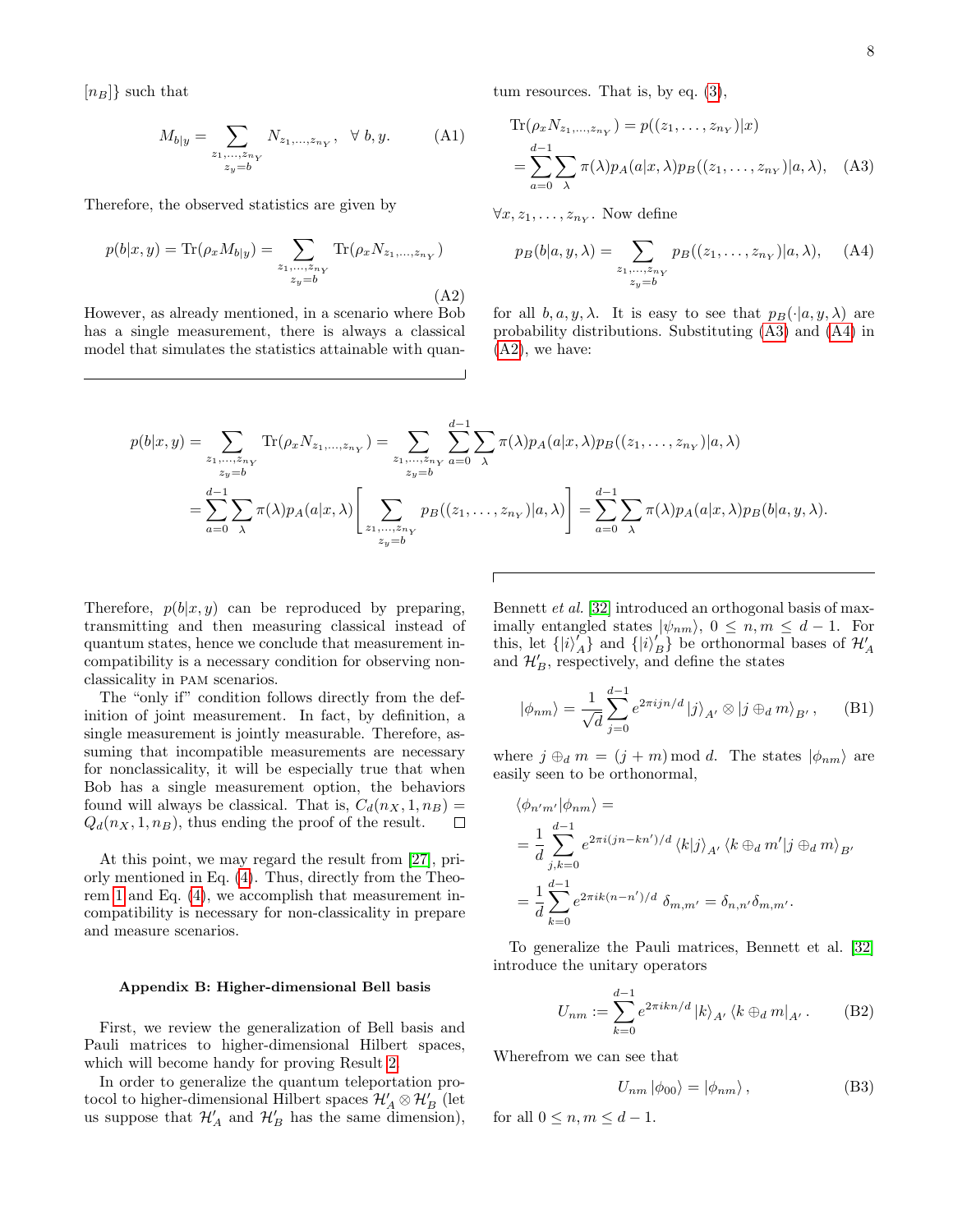#### <span id="page-8-0"></span>Appendix C: Proof of Result [2](#page-3-2)

Result 2 (Behavior simulation cost). For any choice of  $D, d, n_X, n_Y, n_B$  we have

$$
C_{d^2}^D(n_X, n_Y, n_B) \subseteq Q_d^{D+d}(n_X, n_Y, n_B),
$$
 (8)

and

$$
Q_d^D(n_X, n_Y, n_B) \subseteq C_{d^2}^{D+d}(n_X, n_Y, n_B). \tag{9}
$$

*Proof.* Let us start with the inclusion  $C_{d^2}^D \subseteq Q_d^{D+d}$ . Given a behavior in  $C_{d^2}^D$  with elements  $p(b|x,y)$ , by Definition [4,](#page-3-3) there exist (i) a quantum state  $\rho_{AB} \in$  $\mathcal{L}(\mathbb{C}^D \otimes \mathbb{C}^D)$ ; (ii) for each  $x \in [n_X]$ , a set of POVMs  $\mathcal{M}_x = \{M_{k,l|x}\}_{k,l \in [d]}$  [\[55\]](#page-12-10); and (iii), for each  $k, l \in [d]$ and  $y \in [n_Y]$  a POVM  $\{N_{b|k,l,y}\}_{b \in [n_B]}$  such that

<span id="page-8-1"></span>
$$
p(b|x,y) = \sum_{k,l=0}^{d-1} \text{Tr} \left[ \rho_{AB}(M_{k,l|x} \otimes N_{b|k,l,y}) \right]. \tag{C1}
$$

We are looking for a realization of this behavior in  $Q_d^{D+d}$ . To find it, let us suppose that Alice and Bob share the following entangled state  $\rho_{AB} \otimes |\phi_{00}\rangle \langle \phi_{00}|_{A'B'}$ , where  $|\phi_{00}\rangle_{A'B'} = \frac{1}{\sqrt{2}}$  $\frac{1}{d} \sum_{i=1}^{d^2} |ii\rangle$  is a maximally entangled state (see Eq.  $(B1)$ ). Let us assume further that systems A and  $A'$  are in Alice's lab, while systems  $B$  and  $B'$  are in Bob's lab. To simulate the behavior  $p(b|x, y)$ , they proceed with the following strategy.

- 1. For each  $x \in [n_X]$ , Alice performs measurement  ${M_{k,l|x}}_{k,l=0}^{d-1}$  on her subsystem A. She gets the pair of dits  $k, l$  as a result, with probability  $\text{Tr}(\rho_{AB}(M_{k,l|x}\otimes\mathbb{1})).$
- 2. Alice wants to send her measurement result to Bob. For that, Alice and Bob will perform the dense coding protocol, using the state  $|\phi_{00}\rangle$  that they both share. Suppose then that the result of Alice's measurement was the pair of dits  $r, s$ . Alice then applies the unitary  $U_{r,s}$  (Eq. [\(B2\)](#page-7-4)) over her share of the state  $|\phi_{00}\rangle$ , resulting in the state  $|\phi_{rs}\rangle$ (Eq. [\(B3\)](#page-7-5)). Since she is allowed to communicate a d-dimensional quantum system, she sends her qudit to Bob.
- 3. Bob applies a projective measurement on the basis  $\{\ket{\phi_{kl}}\}_{k,l=0}^{\bar{d}-1}$  on the state  $|\phi_{rs}\rangle$ , thus obtaining the dit pair  $r, s$  as the result.
- 4. Finally, he performs the POVM measurement  ${N_{b|r,s,y}}_{b\in[n_B]}$  on his part of the state  $\rho_{AB}$ , where  $y$  is his choice of input, obtaining outcome  $b$ .

Using Bayes' rule, we can write the behavior originating

from this procedure as:

$$
p(b|x,y) = \sum_{r,s=0}^{d-1} p(r,s|x)p(b|r,s,y)
$$
  
= 
$$
\sum_{r,s=0}^{d-1} \text{Tr} [\rho_{AB}(M_{r,s|x} \otimes 1)] \times
$$
  

$$
\text{Tr} \left\{ \frac{\text{Tr}_A [\rho_{AB}(M_{r,s|x} \otimes 1)]}{\text{Tr} [\rho_{AB}(M_{r,s|x} \otimes 1)]} N_{b|r,s,x} \right\}
$$
  
= 
$$
\sum_{r,s=0}^{d-1} \text{Tr} {\text{Tr}_A [\rho_{AB}(M_{r,s|x} \otimes 1)] N_{b|r,s,x}}
$$
  
= 
$$
\sum_{r,s=0}^{d-1} \text{Tr} [\rho_{AB}(M_{r,s|x} \otimes N_{b|r,s,x})],
$$

which recovers exactly the same behavior as Eq. [\(C1\)](#page-8-1).

We are left with the inclusion  $Q_d^D \subseteq C_{d^2}^{D+d}$ . From Def-inition [3,](#page-3-5) given  $\{p(b|x,y)\}\in Q_d^D$  there exist (i) a state  $\rho_{AB} \in \mathcal{L}(\mathbb{C}^D \otimes \mathbb{C}^D)$ ; (ii) a set of CPTP maps  $\{\mathcal{C}_x\}_{x \in [n_X]},$ with  $\mathcal{C}_x$  :  $\mathcal{L}(\mathbb{C}^D) \to \mathcal{L}(\mathbb{C}^d)$ ; and (iii) a set of quantum measurements  $\mathcal{M}_y$ , where each  $\mathcal{M}_y = \{M_{b|y}\}_b$  is a POVM, such that

$$
p(b|x,y) = \text{Tr}\left[ (\mathcal{C}_x \otimes \mathcal{I})(\rho_{AB}) M_{b|y} \right].
$$

To show that such behavior also belongs to  $C_{d^2}^{D+d}$ , it is sufficient to show that Alice and Bob can remotely prepare the states  $\rho_{AB}^x = (\mathcal{C}_x \otimes \mathcal{I})(\rho_{AB})$  in Bob's lab, using only two dits of communication assisted by the entangled state  $\rho_{AB} \otimes |\phi_{00}\rangle\langle \phi_{00}|_{A'B'} \in \mathcal{L}(\mathbb{C}^{D+d} \otimes \mathbb{C}^{D+d}).$ 

Let us start by fixing orthogonal bases for the spaces A and B, given by  $\{|j\rangle_A\}_{j=0}^{d-1}$  and  $\{|k\rangle_B\}_{k=0}^{D-1}$ , respectively. For simplicity, let us initially assume that  $\rho_{AB}^x$  is pure, *i.e.*,  $\varrho_{AB}^x = |\varphi_x\rangle\langle\varphi_x|_{AB}$ . Since  $\{|j\rangle_A \otimes |k\rangle_B\}$  is a basis of the space  $A \otimes B$ , there is a set of coefficients  $\{c_{j,k}\}\subset\mathbb{C}$ such that

$$
\left|\varphi_{x}\right\rangle_{AB} = \sum_{j=0}^{d-1} \sum_{k=0}^{D-1} c_{jk} \left|j\right\rangle_{A} \left|k\right\rangle_{B}.
$$

Thus, the shared state between Alice and Bob after the application of the channel  $\mathcal{C}_x$  on the systems A and B is given by

$$
\left|\varphi_{x}\right\rangle_{AB}\left|\phi_{00}\right\rangle_{A'B'}=\sum_{j,l=0}^{d-1}\sum_{k=0}^{D-1}\frac{c_{jk}}{\sqrt{d}}\left|j\right\rangle_{A}\left|k\right\rangle_{B}\left|l\right\rangle_{A'}\left|l\right\rangle_{B'}.
$$

Following Eq. [\(B1\)](#page-7-3), we can define an orthonormal basis of maximally entangled states for the subsystems in A and  $A'$ ,

$$
\left| \phi_{nm} \right\rangle_{AA'} = \frac{1}{\sqrt{d}} \sum_{r=0}^{d-1} e^{2\pi i r n/d} \left| r \right\rangle_A \otimes \left| r \oplus_d m \right\rangle_{A'}.
$$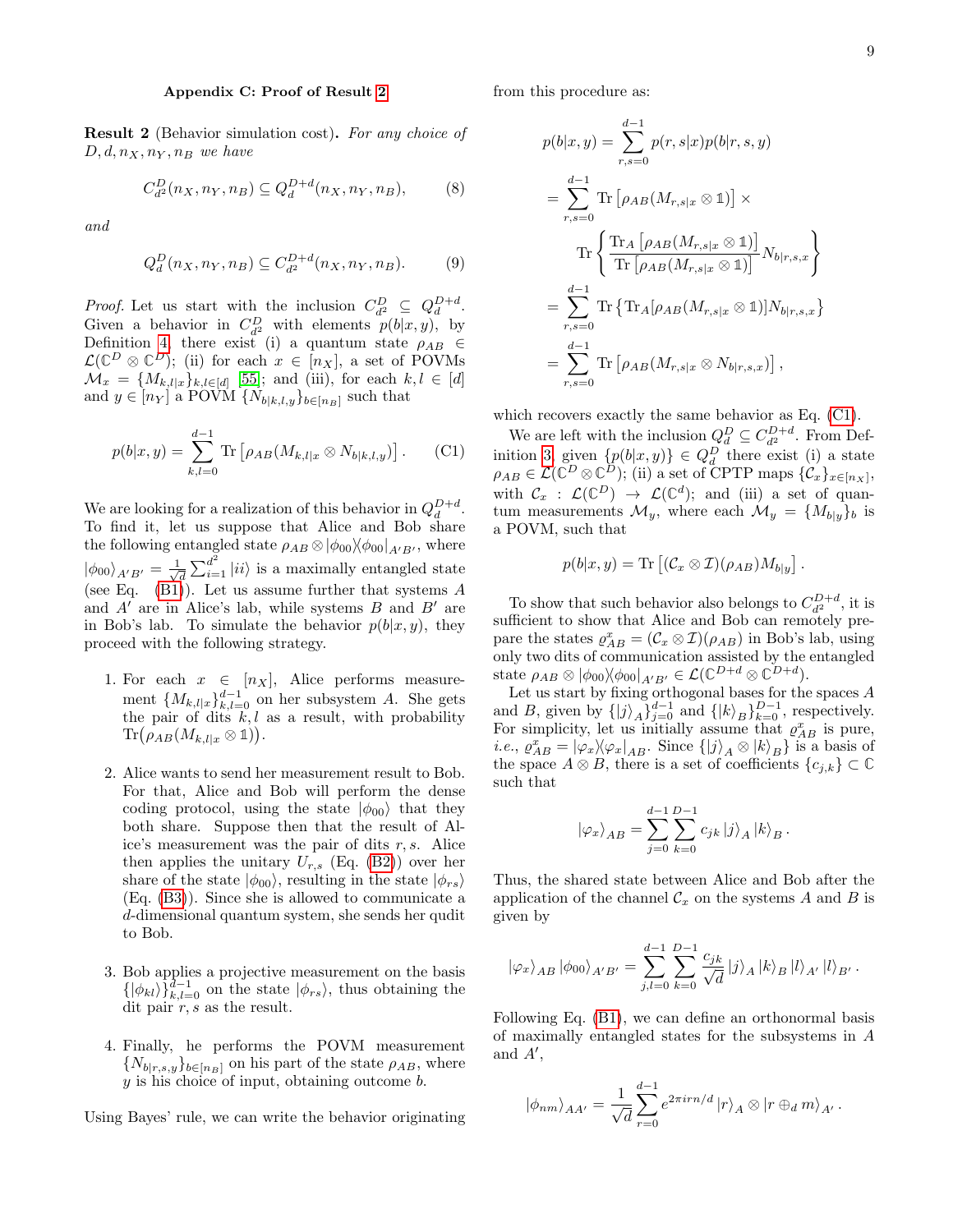If Alice performs a measurement of this basis on her systems  $AA'$  and gets result n, m, Bob's post-measurement state (up normalization) becomes:

$$
\langle \phi_{nm} |_{AA'} (|\varphi_x \rangle_{AB} |\phi_{00} \rangle_{A'B'})
$$
  
= 
$$
\sum_{j,l,r=0}^{d-1} \sum_{k=0}^{D-1} \frac{c_{jk}}{d} e^{-2\pi i r n/d} \langle r | j \rangle_A \langle r \oplus_d m | l \rangle_{A'} | k \rangle_B | l \rangle_{B'}
$$
  
= 
$$
\sum_{r=0}^{d-1} \sum_{k=0}^{D-1} \frac{c_{rk}}{d} e^{-2\pi i r n/d} | k \rangle_B | r \oplus_d m \rangle_{B'}.
$$

As the above state is given by a linear combination of orthogonal states, the square of its norm is  $1/d^2$ . Therefore, considering normalization, Bob's post-measurement state is given by:

$$
\sum_{r=0}^{d-1}\sum_{k=0}^{D-1}c_{rk}e^{-2\pi i r n/d}\left|k\right\rangle_B\left|r\oplus_d m\right\rangle_{B'}.
$$

After getting the measurement result (dits n and  $m$ ), Alice sends them to Bob through their classical communication channel. Informed by that, Bob applies the unitary  $(1 \otimes U_{nm})$  over his pair of systems  $B, B'$ , where  $U_{nm}$  is given by Eq. [\(B2\)](#page-7-4). He ends up with the state:

$$
\sum_{r,s=0}^{d-1} \sum_{k=0}^{D-1} c_{rk} e^{-2\pi i (r-s)n/d} \langle s \oplus_d m | r \oplus_d m \rangle_{B'} | k \rangle_B | s \rangle_{B'}
$$
  
= 
$$
\sum_{r=0}^{d-1} \sum_{k=0}^{D-1} c_{rk} | k \rangle_B | r \rangle_{B'}.
$$

With this scheme, Alice and Bob carry out a teleportation from  $A$  to  $B'$ . At this point, to simulate the behavior [\(5\)](#page-3-6), Bob can now apply the same set of measurements  ${M_{b|y}}$  on the state obtained by him after the teleportation process. It is worth noting that the teleportation was done in such a way that the correlations between system A and B are now preserved between systems B and  $B'$ . In fact, Bob's final state (up to a choice of basis) is equal to the state  $|\varphi_x\rangle$ . It is also worth noting that the bases are independent of Alice's input  $x$ , so Bob does not need to know Alice's input  $x$  in order to apply the unitary  $U_{nm}$ .

In the case where  $\rho_{AB}^x$  is mixed, let  $\rho_{AB}^x$  =  $\sum_{\alpha} \lambda_{\alpha} |\varphi_{\alpha}^{x} \rangle \varphi_{\alpha}^{x}$  be a decomposition of  $\varrho_{AB}^{x}$  as a sum of pure states (spectral decomposition). For each  $\alpha$ , there are coefficients  $\{c_{r,s}^{\alpha}\}\$  such that  $|\varphi_{\alpha}^{x}\rangle =$  $\sum_{j=0}^{d-1} \sum_{k=0}^{D-1} c_{jk}^{\alpha} |j\rangle_A |k\rangle_B$ . Because all the transformations described in the pure state case are linear, the previous steps are also valid for the convex mixture of the states  $|\varphi_{\alpha}^{x}\rangle$ . So, even when the state  $\varrho_{AB}^{x} = (\mathcal{C}_{x} \otimes \mathbb{1})(\rho_{AB})$ is mixed, Alice and Bob are able to teleport Alice's part of this state to Bob by sending only a couple of dits and being assisted by the state  $\rho_{AB} \otimes |\phi_{00}\rangle\langle \phi_{00}|.$  $\Box$ 

#### <span id="page-9-0"></span>Appendix D: Bounds for  $\mathcal{F}_d$

In Sec. [III B,](#page-4-0) we postulated the following inequality:

<span id="page-9-1"></span>
$$
\mathcal{F}_d[\mathbf{p}(b|x)] = 2\sum_{i=0}^d p(i|i) + \sum_{i=0}^d p(d+1|i),
$$
 (D1)

claiming that its maximum value in  $C_d(d+1, 1, d+2)$  is 2d and that it can be violated with entanglement assistance of a pair of qubits.

## 1. Strategy to reach  $\mathcal{F}_d = 2d$  in  $C_d(d+1, 1, d+2)$

Consider the deterministic strategy where Alice applies the encoder function  $\mathcal{E} : [d+1] \to [d]$  on the input received by her, where

$$
\mathcal{E}(k) = \begin{cases} k, & \text{if } 0 \le k \le d - 1 \\ 0, & \text{if } k = d, \end{cases}
$$

and Bob decodes his received dit via

$$
\mathcal{D}: [d] \to [d+2] \tag{D2}
$$

$$
k \mapsto k
$$

The behavior thus obtained has elements:

$$
q(b|x) = \delta(b, (\mathcal{D} \circ \mathcal{E})(x))
$$
 (D3)

$$
= \begin{cases} \delta(b, x), & \text{if } 0 \le x \le d - 1 \\ \delta(b, 0), & \text{if } x = d. \end{cases}
$$
 (D4)

We claim that with this strategy Alice and Bob reach the value of 2d for the functional [\(D1\)](#page-9-1). Indeed,

$$
\mathcal{F}_d[\mathbf{q}(b|x)] = 2\left(\sum_{i=0}^{d-1} \delta(i, i) + \delta(d, 0)\right)
$$
(D5)  
 
$$
+ \sum_{i=0}^{d-1} \delta(d+1, i) + \delta(d+1, 0) = 2d.
$$
(D6)

#### 2. Optimality of the strategy

We will now show that the maximum of  $\mathcal{F}_d$  in  $C_d(d +$  $1, 1, d+2$ ) is in fact equal to 2d. Because  $C_d(d+1, 1, d+2)$ is a polytope and  $\mathcal{F}_d$  is a linear functional of the behaviors, the maximum occurs at the extreme points of this polytope, which are given by the deterministic encoding/decoding strategies involving one dit of communication. Thus, it suffices to show that the maximum of  $\mathcal{F}_d$ over the deterministic strategies is in fact 2d.

Let  $q(b|x)$  be a deterministic point of  $C_d(d+1, 1, d+2)$ . Then, there is an  $\mathcal{E} : [d+1] \to [d]$  and a  $\mathcal{D} : [d] \to [d+2]$ such that  $q(b|x) = \delta [b,(\mathcal{D} \circ \mathcal{E})(x)]$ . Since the domain of  $\mathcal D$  has cardinality  $d$ , it follows that the cardinality of the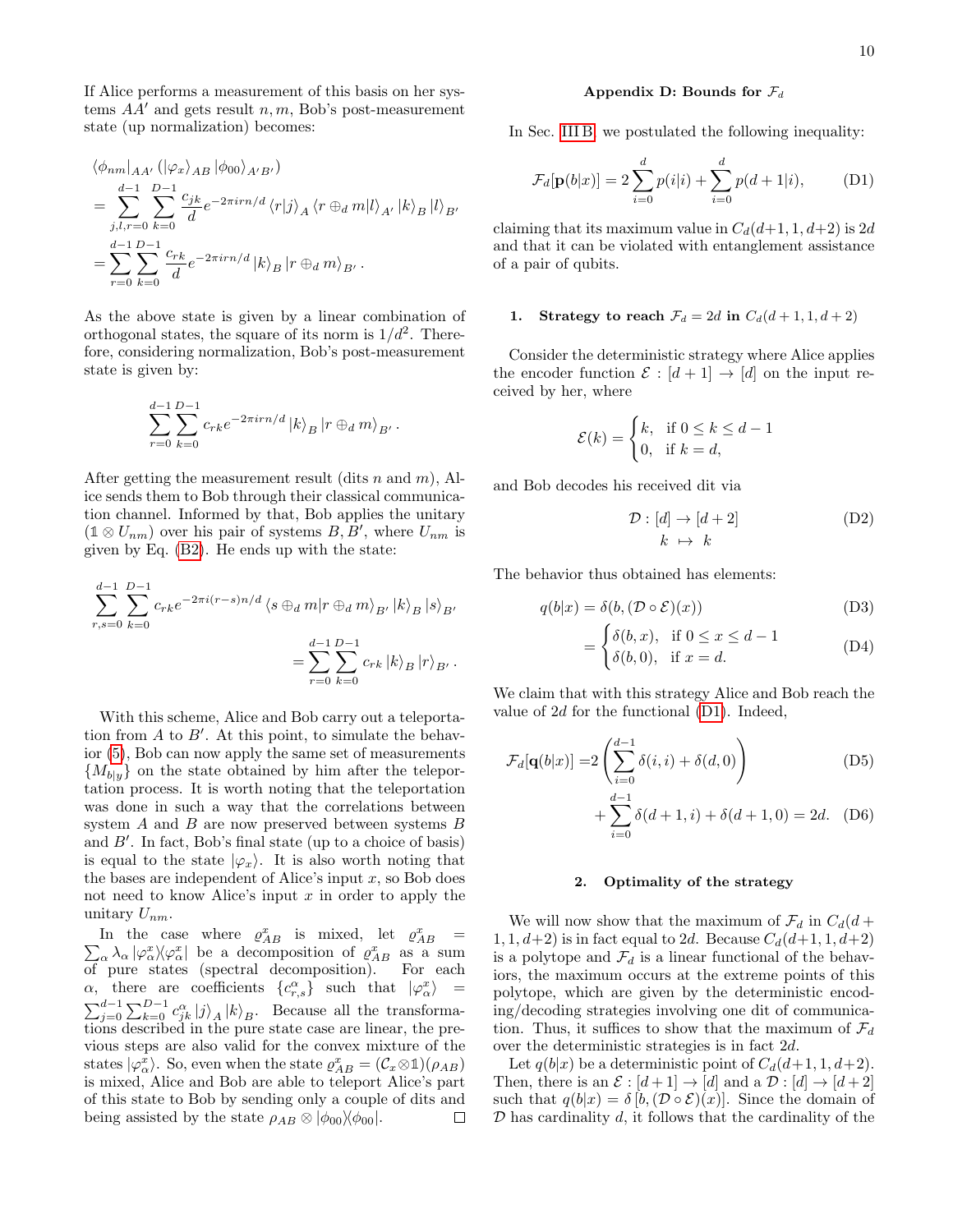image of D is smaller or equal to d, i.e,  $|\text{Im}(\mathcal{D})| \leq d$ . On the other hand,  $\text{Im}(\mathcal{D} \circ \mathcal{E}) \subseteq \text{Im}(\mathcal{D})$ . Therefore, it follows that  $|\text{Im}(\mathcal{D} \circ \mathcal{E})| \leq d$ .

At this point, we divide the problem into two situations. In the first one, we will assume that  $d+1 \in$ Im( $\mathcal{D} \circ \mathcal{E}$ ). As we also know that  $|\text{Im}(\mathcal{D} \circ \mathcal{E})| \leq d$ and Im( $\mathcal{D} \circ \mathcal{E}$ )  $\subset [d+2]$ , it follows that there are  $k, l \in [d+1]$  such that  $k, l \notin \text{Im}(\mathcal{D} \circ \mathcal{E})$ . Remembering that  $q(b|x) = \delta [b, (\mathcal{D} \circ \mathcal{E})(x))]$ , then it follows that  $q(k|k) = 0 = q(l|l)$ , so:

$$
\mathcal{F}_d [q(b|x))] = 2q(k|k) + 2q(l|l) + q(d+1|k) + q(d+1|l) \n+ \sum_{\substack{i=0 \ i \neq l,k}}^d [2q(i|i) + q(d+1|i)].
$$
\n(D7)

But, from normalization, we have the following upper bounds for the probabilities appearing in [\(D7\)](#page-10-4):

$$
q(d+1|k) \le 1,\tag{D8a}
$$

 $q(d+1|l) \le 1,$  (D8b)

$$
2q(i|i) + q(d+1|i) \le 2(q(i|i) + q(d+1|i)) \le 2. \quad (D8c)
$$

Replacing them in [\(D7\)](#page-10-4) and using that  $q(k|k) = 0$  =  $q(l|l)$ , we reach

$$
\mathcal{F}_d\left[\mathbf{q}(b|x)\right] \le 2 + 2(d-1) = 2d. \tag{D9}
$$

Suppose now that  $d+1 \notin \text{Im}(\mathcal{D} \circ \mathcal{E})$  which implies that  $\text{Im}(\mathcal{D} \circ \mathcal{E}) \subset [d+1]$  and  $q(d+1|i) = \delta [d+1,(\mathcal{D} \circ \mathcal{E})(i)] =$ 0 for all  $i \in [d+1]$ . Thus,

$$
\mathcal{F}_d\left[\mathbf{q}(b|x)\right] = 2\sum_{i=0}^d q(i|i).
$$

On the other hand, as  $|\text{Im}(\mathcal{D} \circ \mathcal{E})| \leq d$ , it follows that there is  $k \in [d+1]$  such that  $k \notin \text{Im}(\mathcal{D} \circ \mathcal{E})$ , which implies  $q(k|k) = 0$ . Then, using that  $q(i|i) \leq 1$  for all  $i \in [d + 1],$ 

$$
\mathcal{F}_d\left[\mathbf{q}(b|x)\right)] = 2\sum_{\substack{i=0\\i\neq k}}^d q(i|i) \le 2d.
$$

#### 3. Entanglement-assisted violation of  $\mathcal{F}_d \leq 2d$

It is always possible to obtain a value for  $\mathcal{F}_d$  greater than 2d when considering the entanglement-assisted behaviors in  $C_d^2$ . For this, we will use the behavior  $\mathbf{p}'(b|x) \in$  $C_2^2(3,1,4)$  obtained in [\[36\]](#page-11-29) — namely, the one such that  $\mathcal{F}_2[\mathbf{p}'(b|x)] = 4.155,$  to build a  $\mathbf{p}^*(b|x)$  composed of

<span id="page-10-5"></span><span id="page-10-4"></span>
$$
p^*(b|x) = \begin{cases} p'(b|x), & \text{if } 0 \le x \le 2 \text{ and } 0 \le b \le 3 \\ 0, & \text{if } 0 \le x \le 2 \text{ and } b > 3 \\ \delta(b, x), & \text{if } 3 \le x \le d. \end{cases}
$$
(D10)

We can see that  $\mathbf{p}^*$  belongs to  $C_d^2$ . In fact, since Alice can send a dit to Bob, she uses 2 symbols from this alphabet to simulate the  $\mathbf{p}'(b|x)$  part of the behavior, while the remaining  $d - 2$  symbols are used to simulate the other  $\delta(b, x)$  part of the behavior  $\mathbf{p}^*(b|x)$ .

Substituting into  $\mathcal{F}_d$ ,

$$
\mathcal{F}_d\left[\mathbf{p}^*(b|x)\right)] = \mathcal{F}_2[\mathbf{p}'(b|x)] + 2\sum_{i=3}^d p^*(i|i) + \sum_{i=3}^d p^*(d+1|i).
$$

But, from Eq. [\(D10\)](#page-10-5),

$$
2\sum_{i=3}^{d} p^*(i|i) = 2\sum_{i=3}^{d} \delta(i,i) = 2(d-2),
$$

and

$$
\sum_{i=3}^{d} p^*(d+1|i) = \sum_{i=3}^{d} \delta(d+1,i) = 0.
$$

Therefore,

$$
\mathcal{F}_d\left[\mathbf{p}^*(b|x)\right)] = 4.155 + 2(d-2) > 2d. \tag{D11}
$$

Since the maximum of  $\mathcal{F}_d$  in  $C_d$  is equal to 2d, it follows that  $p^*(b|x) \notin C_d$ .

- <span id="page-10-0"></span>[1] C. H. Bennett and S. J. Wiesner, Communication via one- and two-particle operators on einstein-podolskyrosen states, [Phys. Rev. Lett.](https://doi.org/10.1103/PhysRevLett.69.2881) 69, 2881 (1992).
- <span id="page-10-1"></span>[2] S. Wiesner, Conjugate coding, ACM Sigact News 15, 78 (1983).
- <span id="page-10-2"></span>[3] A. Ambainis, A. Nayak, A. Ta-Shma, and U. Vazirani, Dense quantum coding and a lower bound for 1-way quantum automata, in [Proceedings of the thirty-first an-](https://doi.org/10.1145/301250.301347)

[nual ACM symposium on Theory of computing - STOC](https://doi.org/10.1145/301250.301347) ['99](https://doi.org/10.1145/301250.301347) (ACM Press, Atlanta, Georgia, United States, 1999) pp. 376–383.

<span id="page-10-3"></span>[4] C. H. Bennett and G. Brassard, Quantum cryptography: Public key distribution and coin tossing, [Theo](https://doi.org/https://doi.org/10.1016/j.tcs.2014.05.025)[retical Computer Science](https://doi.org/https://doi.org/10.1016/j.tcs.2014.05.025) 560, 7 (2014), theoretical Aspects of Quantum Cryptography – celebrating 30 years of BB84.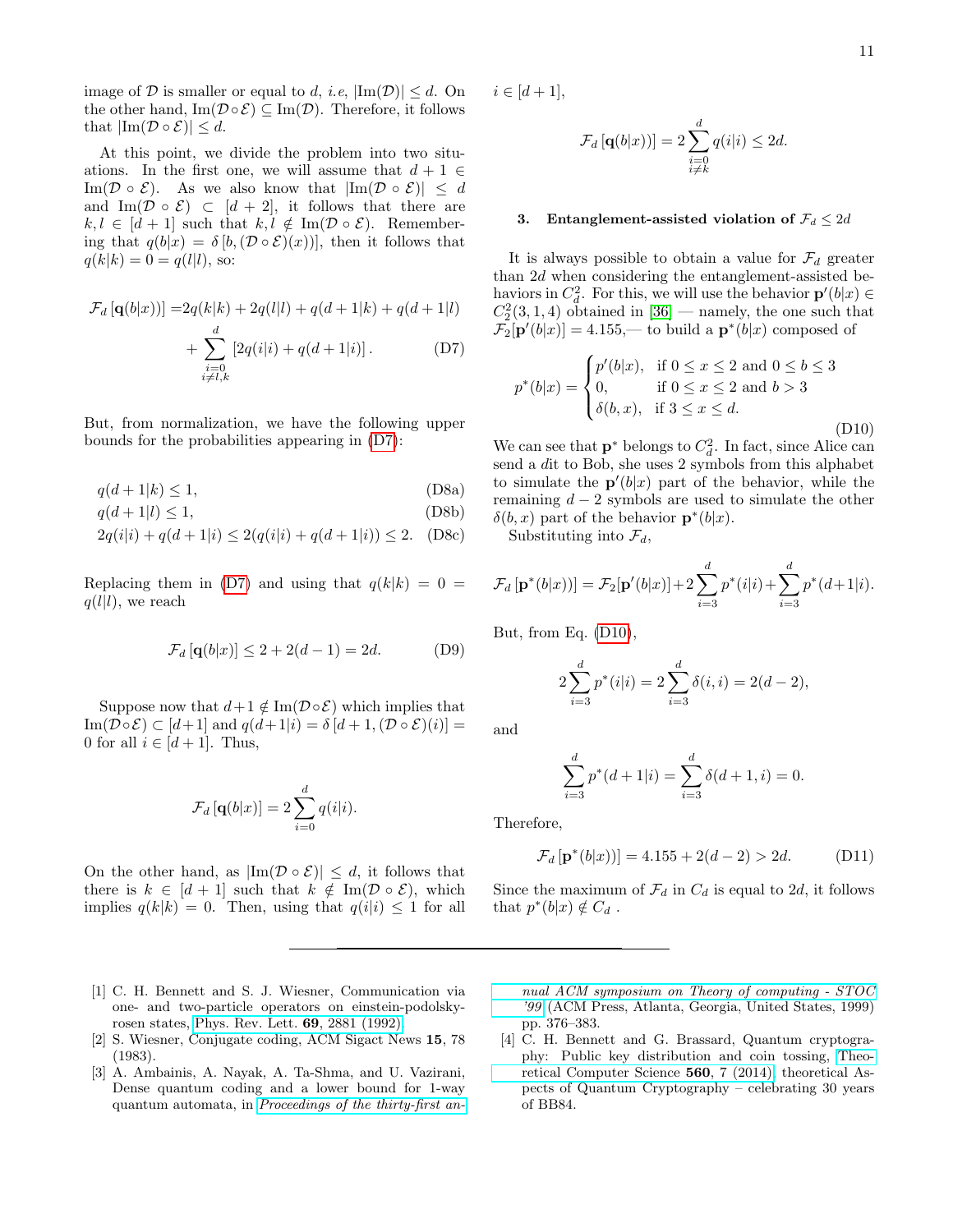- <span id="page-11-0"></span>[5] R. Gallego, N. Brunner, C. Hadley, and A. Acín, Deviceindependent tests of classical and quantum dimensions, [Phys. Rev. Lett.](https://doi.org/10.1103/PhysRevLett.105.230501) 105, 230501 (2010).
- [6] S. Wehner, M. Christandl, and A. C. Doherty, Lower bound on the dimension of a quantum system given measured data, Phys. Rev. A 78[, 062112 \(2008\).](https://doi.org/10.1103/PhysRevA.78.062112)
- <span id="page-11-1"></span>[7] J. Bowles, M. T. Quintino, and N. Brunner, Certifying the dimension of classical and quantum systems in a prepare-and-measure scenario with independent devices, [Phys. Rev. Lett.](https://doi.org/10.1103/PhysRevLett.112.140407) 112, 140407 (2014).
- <span id="page-11-2"></span>[8] J. Bowles, N. Brunner, and M. Pawłowski, Testing dimension and nonclassicality in communication networks, Phys. Rev. A 92[, 022351 \(2015\).](https://doi.org/10.1103/PhysRevA.92.022351)
- <span id="page-11-3"></span>[9] Y. Wang, I. W. Primaatmaja, E. Lavie, A. Varvitsiotis, and C. C. W. Lim, Characterising the correlations of prepare-and-measure quantum networks, [npj Quantum](https://www.nature.com/articles/s41534-019-0133-3) [Information](https://www.nature.com/articles/s41534-019-0133-3) 5, 1 (2019).
- <span id="page-11-4"></span>[10] A. Tavakoli, J. m. k. Kaniewski, T. Vértesi, D. Rosset, and N. Brunner, Self-testing quantum states and measurements in the prepare-and-measure scenario, [Phys.](https://doi.org/10.1103/PhysRevA.98.062307) Rev. A 98[, 062307 \(2018\).](https://doi.org/10.1103/PhysRevA.98.062307)
- <span id="page-11-5"></span>[11] N. Miklin and M. Oszmaniec, A universal scheme for robust self-testing in the prepare-and-measure scenario, Quantum 5[, 424 \(2021\).](https://doi.org/10.22331/q-2021-04-06-424)
- <span id="page-11-6"></span>[12] M. Pawłowski and N. Brunner, Semi-device-independent security of one-way quantum key distribution, [Phys. Rev.](https://doi.org/10.1103/PhysRevA.84.010302) A 84[, 010302 \(2011\).](https://doi.org/10.1103/PhysRevA.84.010302)
- <span id="page-11-7"></span>[13] E. Passaro, D. Cavalcanti, P. Skrzypczyk, and A. Acín, Optimal randomness certification in the quantum steering and prepare-and-measure scenarios, [New Journal of](https://doi.org/10.1088/1367-2630/17/11/113010) Physics 17[, 113010 \(2015\).](https://doi.org/10.1088/1367-2630/17/11/113010)
- <span id="page-11-8"></span>[14] M. Pawłowski, T. Paterek, D. Kaszlikowski, V. Scarani, A. Winter, and M. Żukowski, Information causality as a physical principle, Nature 461[, 1101 \(2009\).](https://doi.org/10.1038/nature08400)
- <span id="page-11-9"></span>[15] R. Chaves, C. Majenz, and D. Gross, Information– theoretic implications of quantum causal structures, [Na](https://www.nature.com/articles/ncomms6766)[ture communications](https://www.nature.com/articles/ncomms6766) 6, 1 (2015).
- <span id="page-11-10"></span>[16] C. de Gois, G. Moreno, R. Nery, S. Brito, R. Chaves, and R. Rabelo, General method for classicality certification in the prepare and measure scenario, [PRX Quantum](https://doi.org/10.1103/PRXQuantum.2.030311) 2, [030311 \(2021\).](https://doi.org/10.1103/PRXQuantum.2.030311)
- <span id="page-11-11"></span>[17] C. Carmeli, T. Heinosaari, and A. Toigo, Quantum random access codes and incompatibility of measurements, [EPL \(Europhysics Letters\)](https://doi.org/10.1209/0295-5075/130/50001) 130, 50001 (2020).
- <span id="page-11-12"></span>[18] G. Moreno, R. Nery, C. de Gois, R. Rabelo, and R. Chaves, Semi-device-independent certification of entanglement in superdense coding, [Phys. Rev. A](https://doi.org/10.1103/PhysRevA.103.022426) 103, [022426 \(2021\).](https://doi.org/10.1103/PhysRevA.103.022426)
- <span id="page-11-24"></span>[19] A. Tavakoli, J. Pauwels, E. Woodhead, and S. Pironio, Correlations in entanglement-assisted prepare-andmeasure scenarios, PRX Quantum 2[, 040357 \(2021\).](https://doi.org/10.1103/PRXQuantum.2.040357)
- <span id="page-11-14"></span>[20] J. Pauwels, A. Tavakoli, E. Woodhead, and S. Pironio, [Entanglement in prepare-and-measure scenarios: many](https://doi.org/10.48550/ARXIV.2108.00442) [questions, a few answers](https://doi.org/10.48550/ARXIV.2108.00442) (2021).
- <span id="page-11-35"></span>[21] P. E. Frenkel and M. Weiner, On entanglement assistance to a noiseless classical channel, Quantum 6[, 662 \(2022\).](https://doi.org/10.22331/q-2022-03-01-662)
- <span id="page-11-13"></span>[22] J. Pauwels, S. Pironio, E. Z. Cruzeiro, and A. Tavakoli, [Adaptive advantage in entanglement-assisted communi](https://doi.org/10.48550/ARXIV.2203.05372)[cations](https://doi.org/10.48550/ARXIV.2203.05372) (2022).
- <span id="page-11-15"></span>[23] A. Ambainis, D. Leung, L. Mancinska, and M. Ozols, [Quantum random access codes with shared randomness](https://doi.org/10.48550/ARXIV.0810.2937) (2008).
- <span id="page-11-16"></span>[24] M. Dall'Arno, E. Passaro, R. Gallego, and A. Acín,

Robustness of device-independent dimension witnesses, Phys. Rev. A 86[, 042312 \(2012\).](https://doi.org/10.1103/PhysRevA.86.042312)

- <span id="page-11-17"></span>[25] A. Tavakoli, E. Zambrini Cruzeiro, E. Woodhead, and S. Pironio, Informationally restricted correlations: a general framework for classical and quantum systems, [Quan](https://doi.org/10.22331/q-2022-01-05-620)tum 6[, 620 \(2022\).](https://doi.org/10.22331/q-2022-01-05-620)
- <span id="page-11-18"></span>[26] A. S. Holevo, Bounds for the quantity of information transmitted by a quantum communication channel, Problemy Peredachi Informatsii 9, 3 (1973).
- <span id="page-11-19"></span>[27] P. E. Frenkel and M. Weiner, Classical Information Storage in an n-Level Quantum System, [Communications in](https://doi.org/10.1007/s00220-015-2463-0) [Mathematical Physics](https://doi.org/10.1007/s00220-015-2463-0) 340, 563 (2015).
- <span id="page-11-20"></span>[28] O. Gühne, E. Haapasalo, T. Kraft, J.-P. Pellonpää, and R. Uola, [Incompatible measurements in quantum infor](https://doi.org/10.48550/ARXIV.2112.06784)[mation science](https://doi.org/10.48550/ARXIV.2112.06784) (2021).
- <span id="page-11-21"></span>[29] L. Guerini, M. T. Quintino, and L. Aolita, Distributed sampling, quantum communication witnesses, and mea-surement incompatibility, [Phys. Rev. A](https://doi.org/10.1103/PhysRevA.100.042308) 100, 042308 [\(2019\).](https://doi.org/10.1103/PhysRevA.100.042308)
- <span id="page-11-22"></span>[30] M. Pawłowski and M. Żukowski, Entanglementassisted random access codes, Physical Review A 81, [10.1103/physreva.81.042326](https://doi.org/10.1103/physreva.81.042326) (2010).
- <span id="page-11-23"></span>[31] A. Tavakoli, B. Marques, M. Pawłowski, and M. Bourennane, Spatial versus sequential correlations for random access coding, Phys. Rev. A 93[, 032336 \(2016\).](https://doi.org/10.1103/PhysRevA.93.032336)
- <span id="page-11-25"></span>[32] C. H. Bennett, G. Brassard, C. Crépeau, R. Jozsa, A. Peres, and W. K. Wootters, Teleporting an unknown quantum state via dual classical and einstein-podolskyrosen channels, [Phys. Rev. Lett.](https://doi.org/10.1103/PhysRevLett.70.1895) 70, 1895 (1993).
- <span id="page-11-26"></span>[33] R. F. Werner, All teleportation and dense coding schemes, [Journal of Physics A: Mathematical and Gen](https://doi.org/10.1088/0305-4470/34/35/332)eral 34[, 7081 \(2001\).](https://doi.org/10.1088/0305-4470/34/35/332)
- <span id="page-11-27"></span>[34] A. Nayak and J. Salzman, On communication over an entanglement-assisted quantum channel, in [Proceedings](https://ieeexplore.ieee.org/document/1004331) [of the thiry-fourth annual ACM symposium on Theory of](https://ieeexplore.ieee.org/document/1004331) [computing](https://ieeexplore.ieee.org/document/1004331) (2002) pp. 698–704.
- <span id="page-11-28"></span>[35] B. Doolittle and E. Chitambar, Certifying the classical simulation cost of a quantum channel, [Phys. Rev. Re](https://doi.org/10.1103/PhysRevResearch.3.043073)search 3[, 043073 \(2021\).](https://doi.org/10.1103/PhysRevResearch.3.043073)
- <span id="page-11-29"></span>[36] C. de Gois, [Code to accompany "Interplays between clas](https://github.com/cgois/eapam_cc_vs_qc)[sical and quantum entanglement-assisted communication](https://github.com/cgois/eapam_cc_vs_qc) [scenarios"](https://github.com/cgois/eapam_cc_vs_qc) (2022).
- <span id="page-11-30"></span>[37] R. Cleve and H. Buhrman, Substituting quantum entanglement for communication, [Phys. Rev. A](https://doi.org/10.1103/PhysRevA.56.1201) 56, 1201 [\(1997\).](https://doi.org/10.1103/PhysRevA.56.1201)
- [38] P. Trojek, C. Schmid, M. Bourennane, i. c. v. Brukner, M. Zukowski, and H. Weinfurter, Experimental quantum communication complexity, [Phys. Rev. A](https://doi.org/10.1103/PhysRevA.72.050305) 72, 050305 [\(2005\).](https://doi.org/10.1103/PhysRevA.72.050305)
- [39] A. Tavakoli, M. Żukowski, and Č. Brukner, Does violation of a Bell inequality always imply quantum advantage in a communication complexity problem?, [Quantum](https://doi.org/10.22331/q-2020-09-07-316) 4, [316 \(2020\).](https://doi.org/10.22331/q-2020-09-07-316)
- <span id="page-11-31"></span>[40] R. K. Patra, S. G. Naik, E. P. Lobo, S. Sen, T. Guha, S. S. Bhattacharya, M. Alimuddin, and M. Banik, [Clas](https://doi.org/10.48550/ARXIV.2202.06796)[sical superdense coding and communication advantage of](https://doi.org/10.48550/ARXIV.2202.06796) [a single quantum](https://doi.org/10.48550/ARXIV.2202.06796) (2022).
- <span id="page-11-32"></span>[41] J. F. Clauser, M. A. Horne, A. Shimony, and R. A. Holt, Proposed Experiment to Test Local Hidden-Variable Theories, [Phys. Rev. Lett.](https://doi.org/10.1103/PhysRevLett.23.880) 23, 880 (1969).
- <span id="page-11-33"></span>[42] N. Gisin, Bell's inequality holds for all non-product states, [Physics Letters A](https://doi.org/https://doi.org/10.1016/0375-9601(91)90805-I) 154, 201 (1991).
- <span id="page-11-34"></span>[43] S. Yu, Q. Chen, C. Zhang, C. H. Lai, and C. H. Oh, All